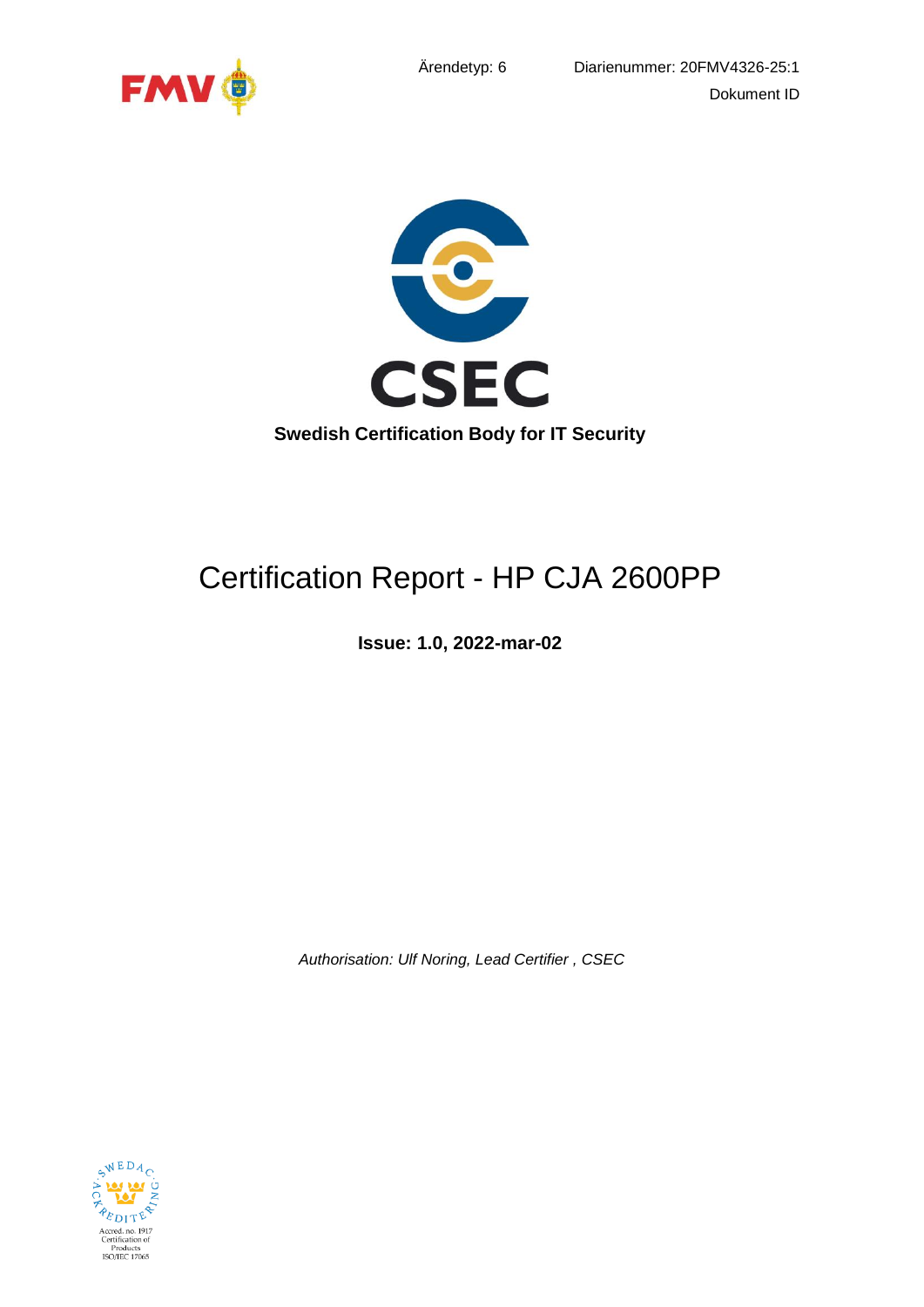

Dokument ID



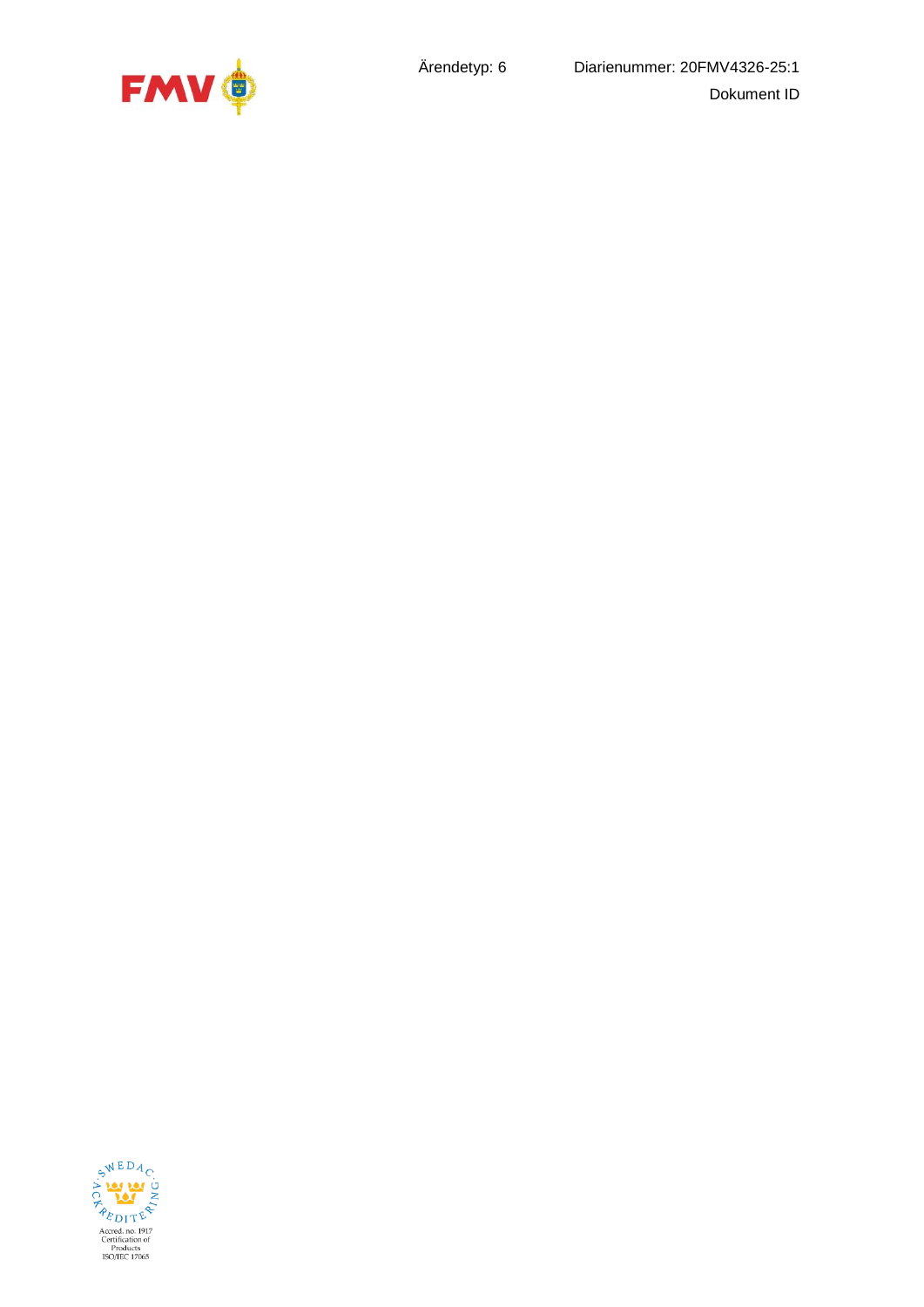Table of Contents

| 1              |                                                      | <b>Executive Summary</b>                                                                                                                                                                                                                                                  | 3                                                                              |
|----------------|------------------------------------------------------|---------------------------------------------------------------------------------------------------------------------------------------------------------------------------------------------------------------------------------------------------------------------------|--------------------------------------------------------------------------------|
| $\mathbf 2$    |                                                      | <b>Identification</b>                                                                                                                                                                                                                                                     | 5                                                                              |
| 3              | 3.1<br>3.2<br>3.3<br>3.4<br>3.5<br>3.6<br>3.7<br>3.8 | <b>Security Policy</b><br>Auditing<br>Cryptography<br>Identification and authentication<br>Data protection and access control<br>Protection of the TSF<br>TOE access protection<br>Trusted channel communication and certificate management<br>User and access management | 6<br>$\,6\,$<br>$\,6\,$<br>6<br>$\overline{7}$<br>$\bf 8$<br>$\bf 8$<br>8<br>8 |
| 4              | 4.1<br>4.2<br>4.3                                    | <b>Assumptions and Clarification of Scope</b><br><b>Usage Assumptions</b><br><b>Environmental Assumptions</b><br><b>Clarification of Scope</b>                                                                                                                            | $\boldsymbol{9}$<br>$\overline{9}$<br>9<br>9                                   |
| 5              |                                                      | <b>Architectural Information</b>                                                                                                                                                                                                                                          | 11                                                                             |
| 6              |                                                      | <b>Documentation</b>                                                                                                                                                                                                                                                      | 12                                                                             |
| $\overline{7}$ | 7.1<br>7.2<br>7.3                                    | <b>IT Product Testing</b><br><b>Developer Testing</b><br><b>Evaluator Testing</b><br><b>Penetration Testing</b>                                                                                                                                                           | 13<br>13<br>13<br>13                                                           |
| 8              |                                                      | <b>Evaluated Configuration</b>                                                                                                                                                                                                                                            | 14                                                                             |
| 9              |                                                      | <b>Results of the Evaluation</b>                                                                                                                                                                                                                                          | 16                                                                             |
| 10             |                                                      | <b>Evaluator Comments and Recommendations</b>                                                                                                                                                                                                                             | 18                                                                             |
| 11             |                                                      | <b>Certifier Comments</b>                                                                                                                                                                                                                                                 | 19                                                                             |
| 12             |                                                      | Glossary                                                                                                                                                                                                                                                                  | 20                                                                             |
| 13             | 13.1<br>13.2                                         | <b>Bibliography</b><br>General<br>Documentation                                                                                                                                                                                                                           | 21<br>21<br>21                                                                 |
|                | A.1<br>A.2                                           | <b>Appendix A Scheme Versions</b><br>Scheme/Quality Management System<br><b>Scheme Notes</b>                                                                                                                                                                              | 23<br>23<br>23                                                                 |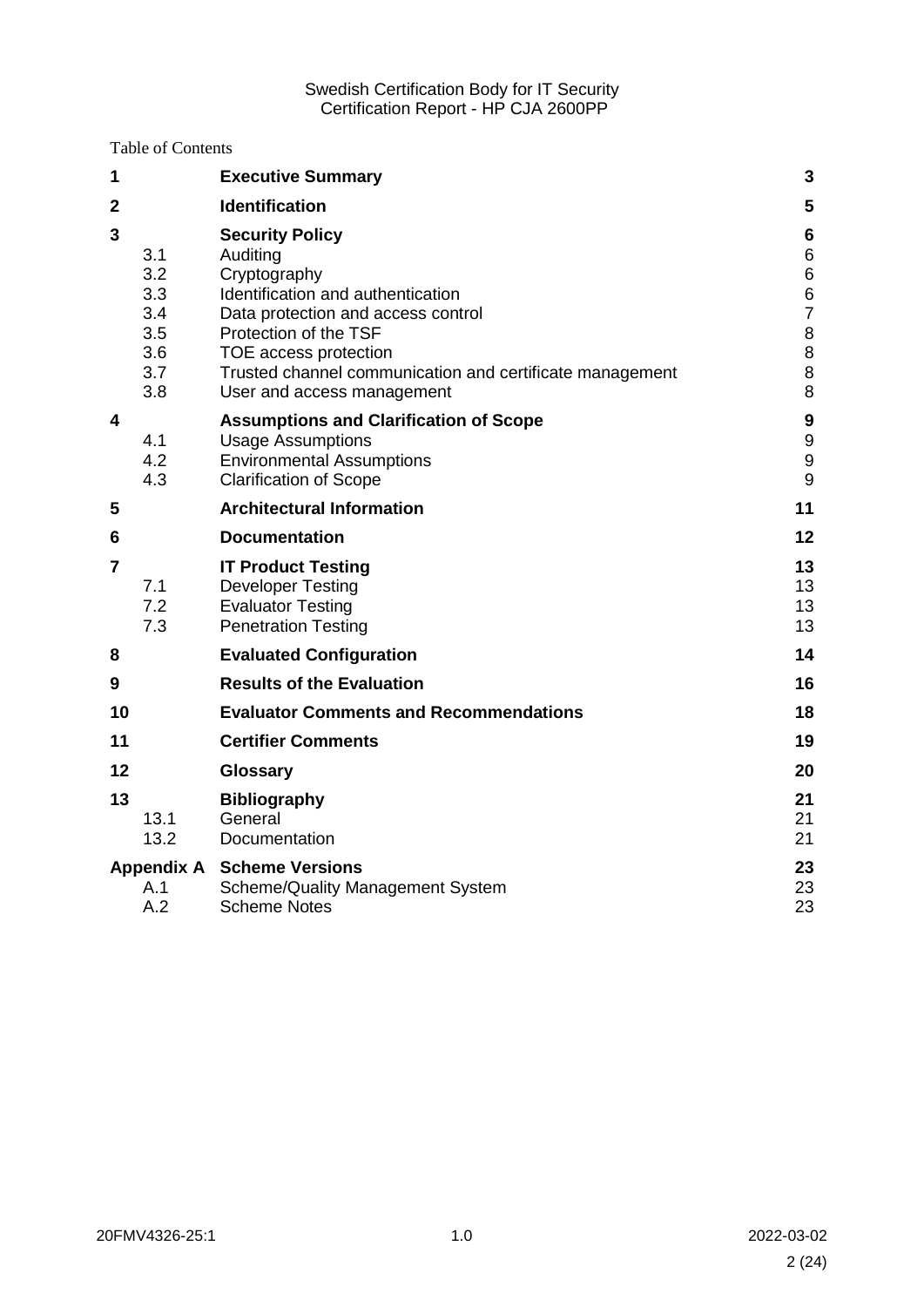## <span id="page-3-0"></span>**1 Executive Summary**

The Target of Evaluation (TOE) is HP FutureSmart 4.11.0.1 Firmware for the HP LaserJet Enterprise MFP M578, HP Color LaserJet Managed MFP

E78323/E78325/E78330, HP Color LaserJet Managed MFP E78223/E78228, HP Color LaserJet Enterprise Flow MFP M880, HP LaserJet Enterprise Flow MFP M830, HP LaserJet Enterprise MFP M725, and HP PageWide Enterprise Color MFP 586 multifunction printers with the following elements:

- HP FutureSmart 4.11.0.1 Firmware
- Guidance documentation

The TOE is the contents of the firmware with the exception of the operating system which is part of the Operational Environment. The following firmware modules are included in the TOE:

- System firmware
- Jetdirect Inside firmware

The firmware and guidance documentation are packaged in a single ZIP file and available for download from the HP Inc. website. The firmware is packaged in this ZIP file as a single firmware bundle. This firmware bundle contains the HP FutureSmart firmware, which in turn contains the System firmware and Jetdirect Inside firmware.

In order to download the ZIP file, the customer needs to register with HP and sign into a secure website (HTTPS) to access the download page. The customer can receive sign-in credentials by sending an email to ccc-hp-enterprise-imaging-

printing@hp.com. On the download site, a SHA-256 checksum is provided along with instructions on how to use it for verification of the integrity of the downloaded package.

The Security Target claims conformance to the following Protection Profiles and PP packages:

• [PP2600.1]: IEEE Std 2600.1-2009; "2600.1-PP, Protection Profile for Hardcopy Devices, Operational Environment A". Version 1.0 as of June 2009; demonstrable conformance.

• [PP2600.1-CPY]: SFR Package for Hardcopy Device Copy Functions. Version 1.0 as of June 2009; demonstrable conformance.

• [PP2600.1-DSR]: SFR Package for Hardcopy Device Document Storage and Retrieval (DSR) Functions. Version 1.0 as of June 2009; demonstrable conformance.

• [PP2600.1-FAX]: SFR Package for Hardcopy Device Fax Functions. Version 1.0 as of June 2009; demonstrable conformance.

• [PP2600.1-PRT]: SFR Package for Hardcopy Device Print Functions. Version 1.0 as of June 2009; demonstrable conformance.

• [PP2600.1-SCN]: SFR Package for Hardcopy Device Scan Functions. Version 1.0 as of June 2009; demonstrable conformance.

• [PP2600.1-SMI]: SFR Package for Hardcopy Device Shared-medium Interface Functions. Version 1.0 as of June 2009; demonstrable conformance.

The evaluation has been performed by atsec information security AB in Danderyd, Sweden. The evaluation was completed on 2022-02-11.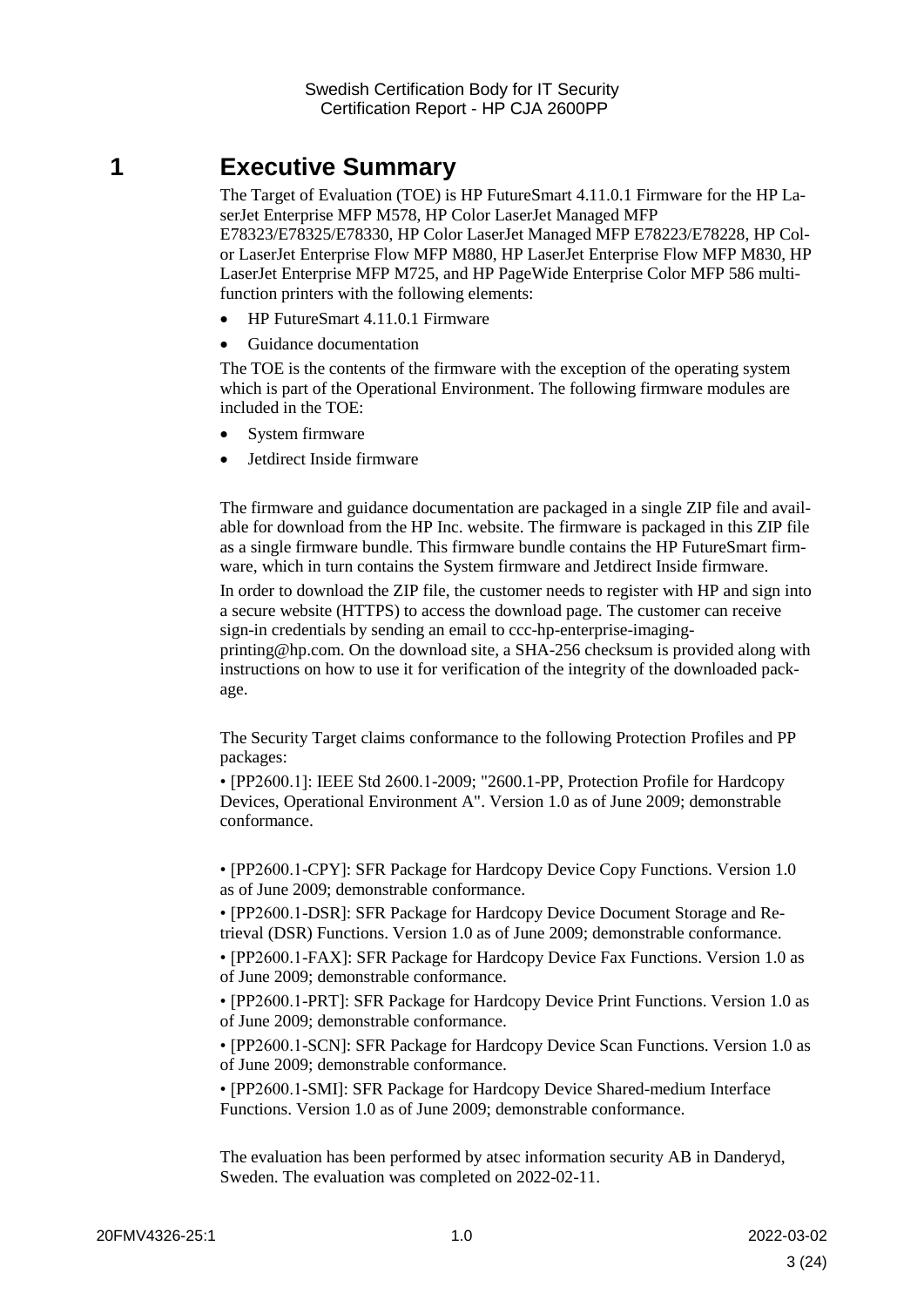The evaluation was conducted in accordance with the requirements of Common Criteria (CC), version. 3.1 release 5.

atsec information security AB is a licensed evaluation facility for Common Criteria under the Swedish Common Criteria Evaluation and Certification Scheme. atsec information security AB is also accredited by the Swedish accreditation body according to ISO/IEC 17025 for Common Criteria.

The certifier monitored the activities of the evaluator by reviewing all successive versions of the evaluation reports. The certifier determined that the evaluation results confirm the security claims in the Security Target (ST) and the Common Methodology for evaluation assurance level EAL 3 augmented by ALC\_FLR.2.

The technical information in this report is based on the Security Target (ST) and the Final Evaluation Report (FER) produced by atsec information security AB.

The certification results only apply to the version of the product indicated in the certificate, and on the condition that all the stipulations in the Security Target are met. This certificate is not an endorsement of the IT product by CSEC or any other organisation that recognises or gives effect to this certificate, and no warranty of the IT product by CSEC or any other organisation that recognises or gives effect to this certificate is either expressed or implied.

As specified in the security target of this evaluation, the implementation of some cryptographic primitives has been located in TOE environment, while the invocation of those primitives has been included in the TOE. Therefore the invocation of those primitives has been in the scope of this evaluation, while correctness of implementation of those primitives has been excluded from the TOE. Correctness of implementation is done through third party certification Cryptographic Algorithm Validation Program (CAVP) certificate SHS #4474 referred to in table 49 in the Security Target. Users of this product are advised to consider their acceptance of this third party affirmation regarding the correctness of implementation of the cryptographic primitive.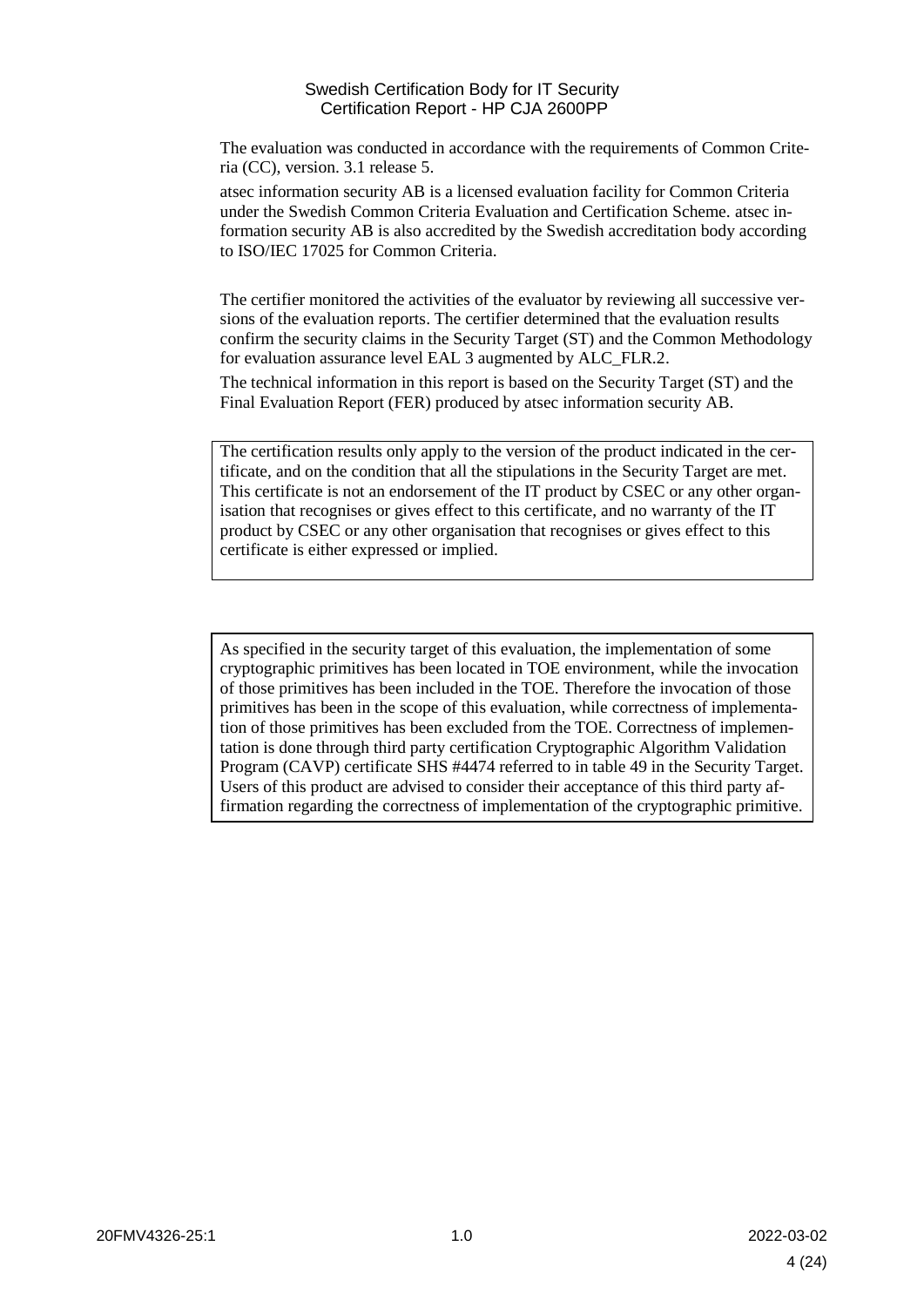## <span id="page-5-0"></span>**2 Identification**

| <b>Certification Identification</b>                                                      |                                                                                                                                                                                                                                                                                                                                                                                                                                                                                                                                                                                                                                                                                                                                                                                                                                                         |  |  |
|------------------------------------------------------------------------------------------|---------------------------------------------------------------------------------------------------------------------------------------------------------------------------------------------------------------------------------------------------------------------------------------------------------------------------------------------------------------------------------------------------------------------------------------------------------------------------------------------------------------------------------------------------------------------------------------------------------------------------------------------------------------------------------------------------------------------------------------------------------------------------------------------------------------------------------------------------------|--|--|
| <b>Certification ID</b>                                                                  | CSEC2020021                                                                                                                                                                                                                                                                                                                                                                                                                                                                                                                                                                                                                                                                                                                                                                                                                                             |  |  |
| Name and version of the<br>certified IT product<br><b>Security Target Identification</b> | HP FutureSmart 4.11.0.1 Firmware for the<br>HP LaserJet Enterprise MFP M578,<br>HP Color LaserJet Managed MFP<br>E78323/E78325/E78330,<br>HP Color LaserJet Managed Flow MFP<br>E78323/E78325/E78330<br>HP Color LaserJet Managed MFP E78223/E78228,<br>HP Color LaserJet Enterprise Flow MFP M880,<br>HP LaserJet Enterprise Flow MFP M830,<br>HP LaserJet Enterprise MFP M725 and<br>HP PageWide Enterprise Color MFP 586.<br>See table 1 in the [ST] for the exact model names<br>and firmware versions.<br>HP LaserJet Enterprise MFP M578,<br>HP Color LaserJet Managed MFP<br>E78323/E78325/E78330,<br>HP Color LaserJet Managed MFP E78223/E78228,<br>HP Color LaserJet Enterprise Flow MFP M880,<br>HP LaserJet Enterprise Flow MFP M830,<br>HP LaserJet Enterprise MFP M725,<br>HP PageWide Enterprise Color MFP 586<br><b>Security Target</b> |  |  |
| EAL                                                                                      | $EAL$ 3 + ALC_FLR.2                                                                                                                                                                                                                                                                                                                                                                                                                                                                                                                                                                                                                                                                                                                                                                                                                                     |  |  |
| Sponsor                                                                                  | HP Inc.                                                                                                                                                                                                                                                                                                                                                                                                                                                                                                                                                                                                                                                                                                                                                                                                                                                 |  |  |
| Developer                                                                                | HP Inc.                                                                                                                                                                                                                                                                                                                                                                                                                                                                                                                                                                                                                                                                                                                                                                                                                                                 |  |  |
| <b>ITSEF</b>                                                                             | atsec information security AB                                                                                                                                                                                                                                                                                                                                                                                                                                                                                                                                                                                                                                                                                                                                                                                                                           |  |  |
| Common Criteria version                                                                  | 3.1 release 5                                                                                                                                                                                                                                                                                                                                                                                                                                                                                                                                                                                                                                                                                                                                                                                                                                           |  |  |
| CEM version                                                                              | 3.1 release 5                                                                                                                                                                                                                                                                                                                                                                                                                                                                                                                                                                                                                                                                                                                                                                                                                                           |  |  |
| QMS version                                                                              | 2.1                                                                                                                                                                                                                                                                                                                                                                                                                                                                                                                                                                                                                                                                                                                                                                                                                                                     |  |  |
| <b>Scheme Notes Release</b>                                                              | 18.0                                                                                                                                                                                                                                                                                                                                                                                                                                                                                                                                                                                                                                                                                                                                                                                                                                                    |  |  |
| <b>Recognition Scope</b>                                                                 | CCRA, SOGIS, EA/MLA                                                                                                                                                                                                                                                                                                                                                                                                                                                                                                                                                                                                                                                                                                                                                                                                                                     |  |  |
| Certification date                                                                       | 2022-03-02                                                                                                                                                                                                                                                                                                                                                                                                                                                                                                                                                                                                                                                                                                                                                                                                                                              |  |  |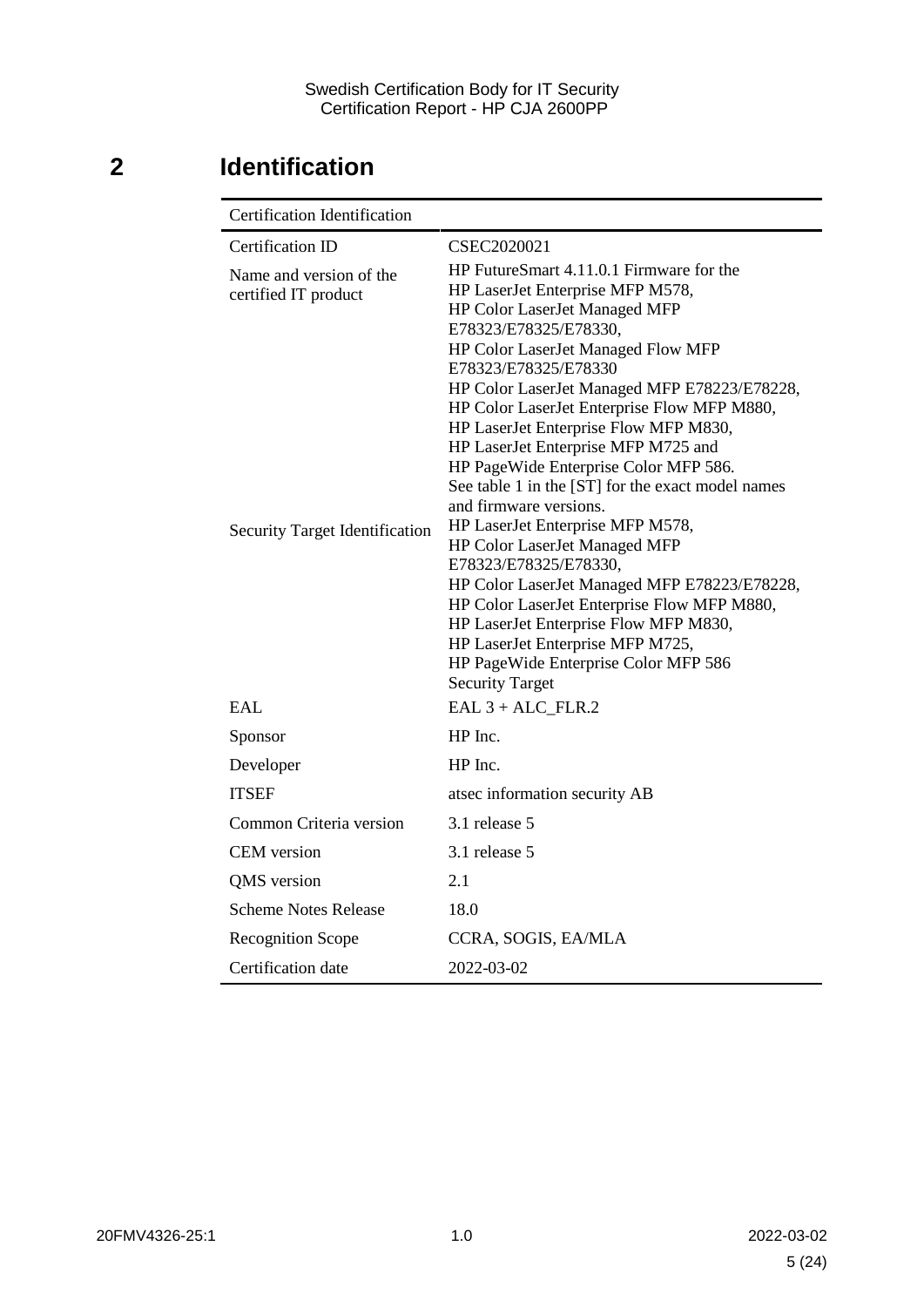## <span id="page-6-0"></span>**3 Security Policy**

The primary security features of the TOE are:

- Auditing
- Cryptography
- Identification and authentication
- Data protection and access control
- Protection of the TSF
- TOE access protection
- Trusted channel communication and certificate management
- User and access management

## <span id="page-6-1"></span>**3.1 Auditing**

The TOE performs auditing of document-processing functions and security-relevant events. Both the Jetdirect Inside and HCD System firmware generate audit records. The TOE connects and sends audit records to a syslog server for long-term storage and audit review. (The syslog server is part of the Operational Environment.)

## <span id="page-6-2"></span>**3.2 Cryptography**

The TOE uses IPsec to protect its communications channels. The HP FutureSmart QuickSec 5.1 (a.k.a. QuickSec) cryptographic library within the TOE is used to supply the cryptographic algorithms for IPsec. The TOE supports key derivation and decryption for printing encrypted stored print jobs. Both the key derivation function and decryption algorithm used by the TOE for this are included in the TOE.

The TOE contains a Data Integrity Test that provides administrators the ability to verify the integrity of specific TSF Data TOE on-demand through the EWS. The Data Integrity Test uses the SHA-256 algorithm to verify the integrity of TSF Data. The HP FutureSmart Windows Mobile Enhanced Cryptographic Provider (RSAENH) 6.00.1937 implementation, which is part of the operational environment, supplies the SHA-256 algorithm.

The TOE contains a Code Integrity Test that provides administrators the ability to verify the integrity of TOE executable code files stored on the storage drive on-demand through the EWS. The Code Integrity Test uses the SHA-256 algorithm to verify the integrity of TOE executable code files. The HP FutureSmart Windows Mobile Enhanced Cryptographic Provider (RSAENH) 6.00.1937 implementation, which is part of the operational environment, supplies the SHA-256 algorithm.

### <span id="page-6-3"></span>**3.3 Identification and authentication**

The TOE supports multiple Control Panel sign in methods, both local and remote methods:

- Local sign in method:
	- Local Device Sign In (Local Administrator account only)
- Remote sign in methods:
	- LDAP Sign In
	- Windows Sign In (via Kerberos)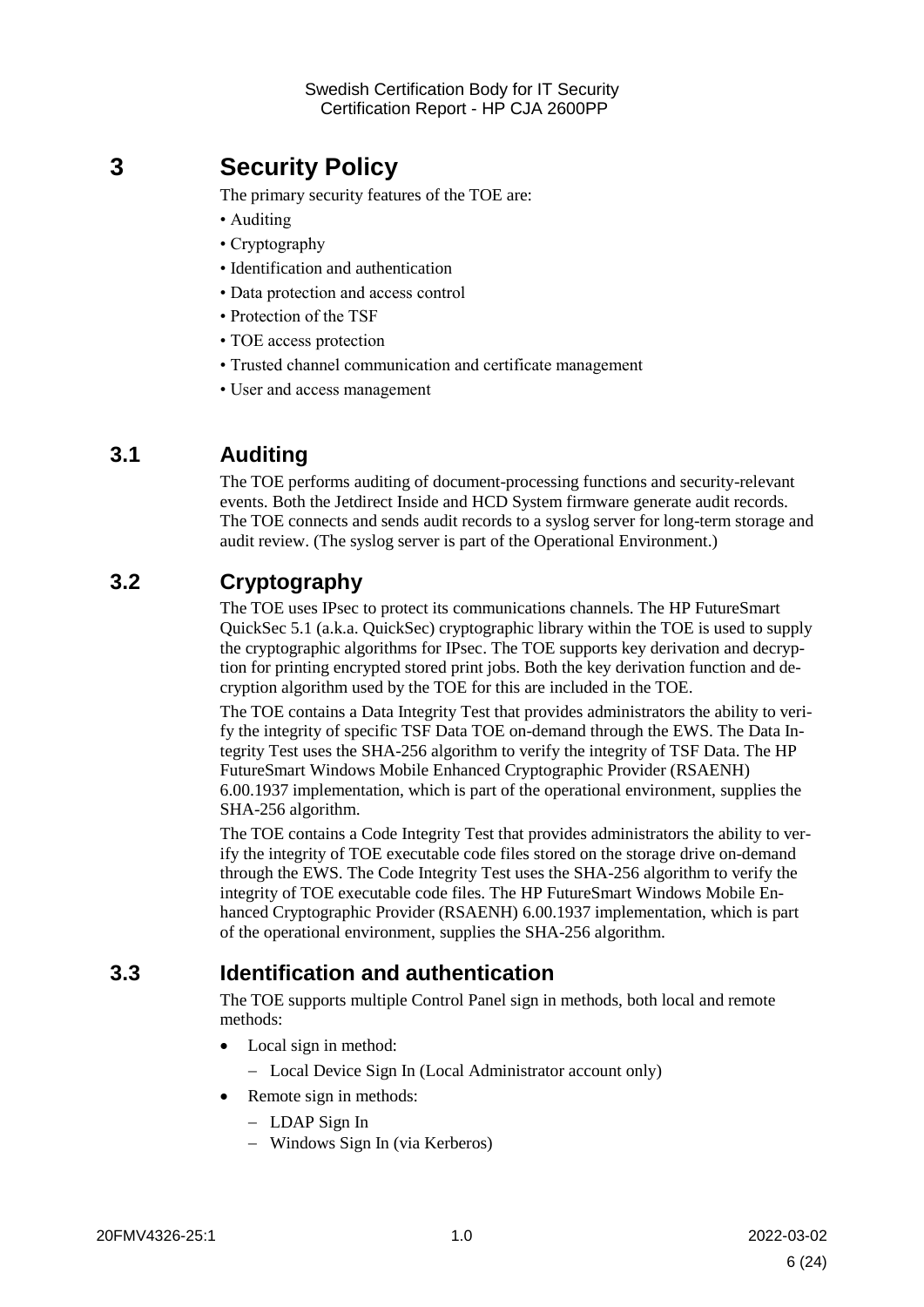The Control Panel allows both non-administrative users (U.NORMAL) and administrative users (U.ADMINISTRATOR) to sign in. The TOE also uses IPsec to identify and mutually authenticate the following user types:

- Administrative Computer (U.ADMINISTRATOR)
- Network Client Computers (U.NORMAL)

### <span id="page-7-0"></span>**3.4 Data protection and access control**

- Permission Sets For Control Panel users, the TOE uses a user's User Role (as determined by each user's Permission Set) to determine a user's access to many TOE functions. Only U.ADMINISTRATOR can query, create, modify, and delete Permission Sets. In addition, only U.ADMINISTRATOR can query, create, modify, and delete the Permission Set associations to users.
- Job PINs Users control access to print jobs that they place in Job Storage by assigning Job PINs to these jobs (required in the evaluated configuration). Job PINs must be 4 digits in length. Job PINs limit access to these jobs while they reside on the TOE and allow users to control when the jobs are printed so that physical access to the hard copies can be controlled.
- Job Encryption Passwords The TOE can store, and decrypt encrypted stored print jobs received from a client computer. To decrypt the encrypted stored print job at the Control Panel, a user must enter the correct Job Encryption Password that was used to derive the key to protect the job.
- Common access control The TOE protects each print job in Job Storage from non-administrative users through the use of a user identifier and a Job PIN or through the use of a Job Encryption Password. Every print job in Job Storage is assigned either a Job PIN or a Job Encryption Password by the user at job creation time. If the TOE receives a print job from a client computer without either a Job PIN or a Job Encryption Password, the TOE cancels the job.
- TOE function access control For Control Panel users, the TOE controls access to Control Panel applications (e.g., Print from Job Storage) using Permission Sets and, optionally, sign-in methods (authentication databases). Permission Sets act as User Roles to determine if the user can perform a function controlled by permissions.
- Each Control Panel application requires the user to have one or more specific permissions in their session Permission Set in order to access that application. In addition, the TOE's administrator can map a sign-in method to each Control Panel application and require the user to be authenticated to that sign-in method in order to access that application. The individual applications only check and enforce permissions. They do not check the sign-in methods. Instead, the TOE enforces the sign-in method requirement at the time that the user signs in to the TOE by removing permissions from the user's session Permission Set for each application in which the user's sign-in method does not match the sign-in method required by the TOE. By removing the permissions required by each non-matching application, the TOE limits the set of applications that the user can access.

Administrators can change/modify the sign-in method mapped to each application. In addition, the TOE contains a function that allows administrators to select if the sign-in method application mappings are enforced or ignored by the TOE. This function is called "Allow users to choose alternate sign-in methods at the product control panel." When this function is disabled, the TOE enforces the "sign-in method to application" mappings and prunes (reduces) the user's session Permission Set accordingly. When this function is enabled, the sign-in method mappings are ignored by the TOE and the user's session Permission Set remains unchanged.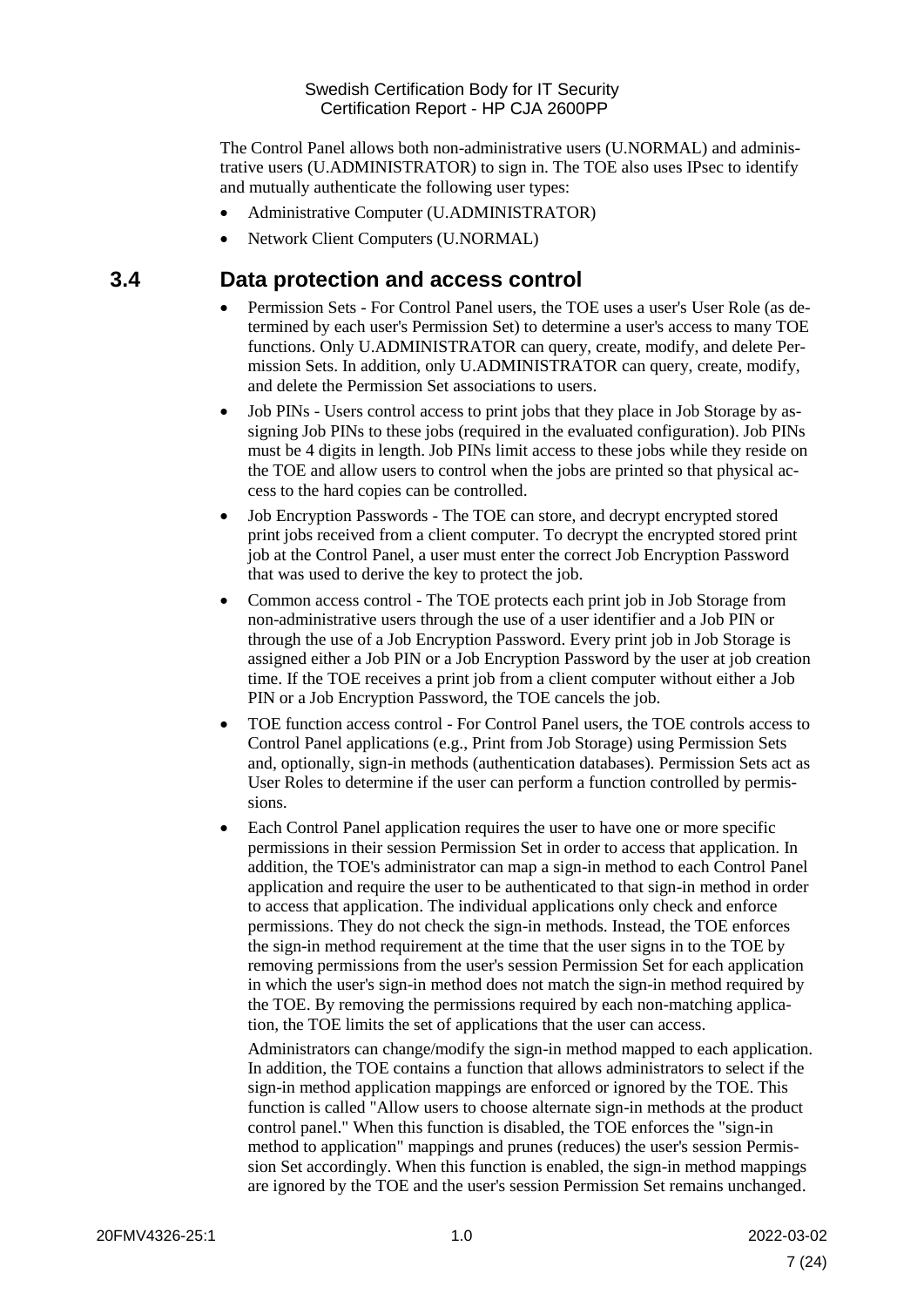For IPsec users, the TOE uses the IPsec/Firewall to control access to the supported network service protocols. The IPsec/Firewall contains the IP addresses of authorized client computers grouped into address templates and the network service protocols grouped into service templates. The administrator maps an address template to a service template using an IPsec/Firewall rule. Service templates, therefore, act as the User Roles for IPsec users. IP addresses of computers not contained in a rule are denied access to the TOE.

 Residual information protection - The TOE protects deleted objects by making them unavailable to TOE users via the TOE's interfaces. This prevents TOE users from attempting to recover deleted objects of other users via the TOE interfaces.

## <span id="page-8-0"></span>**3.5 Protection of the TSF**

- Restricted forwarding of data to external interfaces The TOE allows an administrator to restrict the forwarding of data received from an External Interface to the Shared-medium Interface. The TOE does not provide a pathway or support for commands necessary to achieve network access.
- TSF self-testing The TOE contains a suite of self tests to test specific security functionality of the TOE. It contains an on-demand Data Integrity Test to verify the integrity of specific TSF Data of the TOE, and an on-demand Code Integrity Test to verify the integrity of TOE executable code files stored on the storage drive.
- Reliable timestamps The TOE contains a system clock that is used to generate reliable timestamps. In the evaluated configuration, the TOE must be configured to synchronize its system clock with a Network Time Protocol (NTP) server.

### <span id="page-8-1"></span>**3.6 TOE access protection**

 Inactivity Timeout - The Control Panel supports an Inactivity Timeout in case users forget to sign out of the Control Panel after signing in.

### <span id="page-8-2"></span>**3.7 Trusted channel communication and certificate management**

Shared-medium communications (i.e., Ethernet) between the TOE and other trusted IT products use a trusted channel mechanism to protect the communications from disclosure and modification. The TOE also ensures the cryptographic operations are validated during policy processing such as validating digital signatures or encrypting and decrypting data. IPsec with X.509v3 certificates is used to provide the trusted communication channels. The EWS (HTTP) allows administrators to manage X.509v3 certificates used by IPsec.

### <span id="page-8-3"></span>**3.8 User and access management**

The TOE supports the following roles:

- Administrators (U.ADMINISTRATOR)
- Users (U.NORMAL)

Administrators maintain and configure the TOE and Operational Environment. Users perform the standard print and document storage and retrieval functions on the system.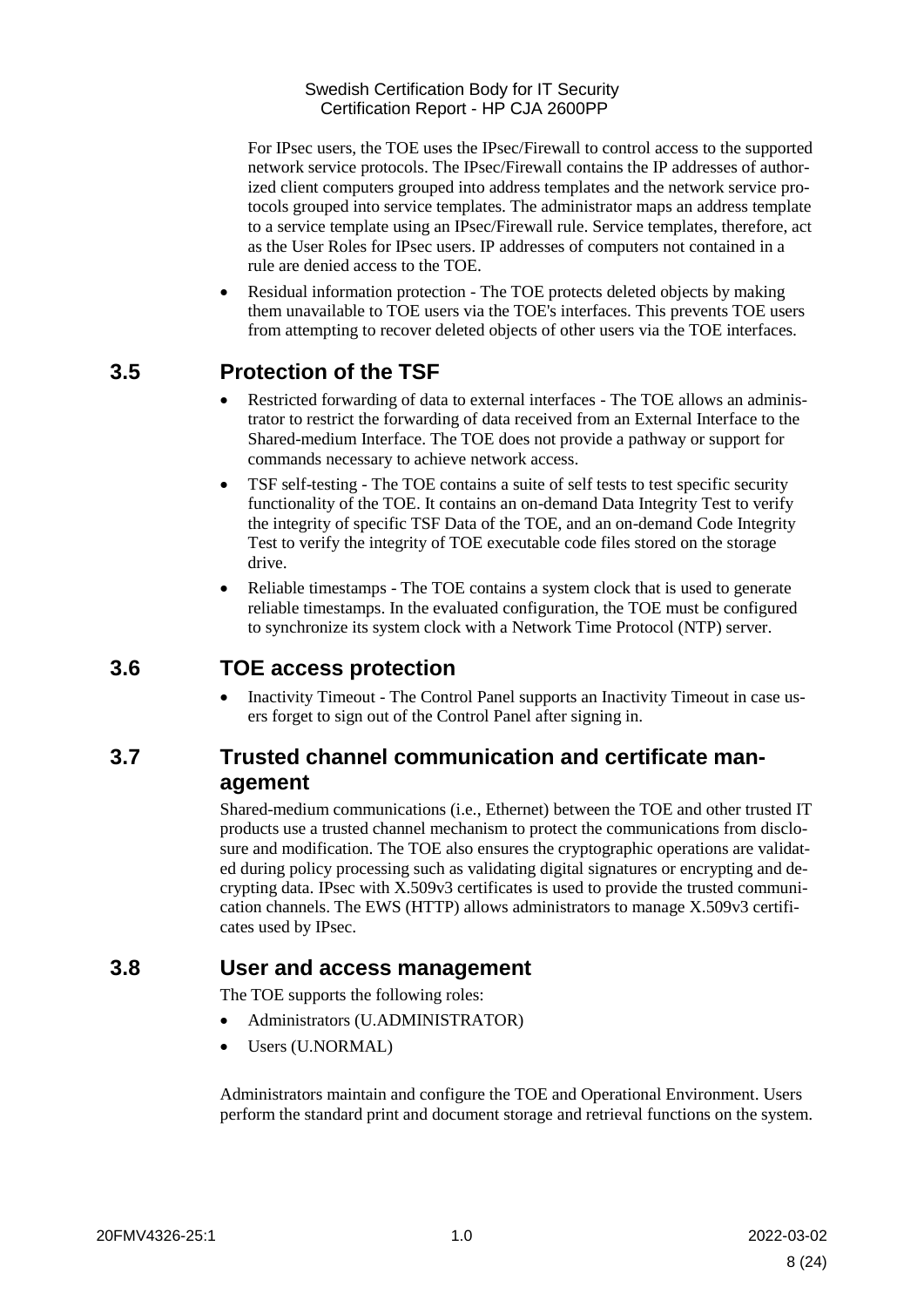## <span id="page-9-0"></span>**4 Assumptions and Clarification of Scope**

## <span id="page-9-1"></span>**4.1 Usage Assumptions**

The Security Target [ST] makes three assumptions on the usage of the TOE.

#### A.USER.TRAINING

TOE Users are aware of the security policies and procedures of their organization, and are trained and competent to follow those policies and procedures.

#### A.ADMIN.TRAINING

Administrators are aware of the security policies and procedures of their organization, are trained and competent to follow the manufacturer's guidance and documentation, and correctly configure and operate the TOE in accordance with those policies and procedures. The organization security policies and procedures include security awareness training covering topics such as how to identify and avoid clicking on malicious links.

#### A.ADMIN.TRUST

Administrators do not use their privileged access rights for malicious purposes.

### <span id="page-9-2"></span>**4.2 Environmental Assumptions**

The Security Target [ST] makes five assumptions on the operational environment of the TOE.

#### A.ACCESS.MANAGED

The TOE is located in a restricted or monitored environment that provides protection from unmanaged access to the physical components and data interfaces of the TOE.

#### A.ADMIN.PC.SECURE

The administrative computer is in a physically secured and managed environment and only the authorized administrator has access to it.

#### A.USER.PC.POLICY

User computers are configured and used in conformance with the organization's security policies.

#### A.SERVICES.RELIABLE

When the TOE uses any of the network services DNS, Kerberos, LDAP, NTP, SMTP, syslog, SMB, and/or WINS, these services provide reliable information and responses to the TOE.

#### A.EMAILS.PROTECTED

For emails received by the SMTP gateway from the TOE, the transmission of emails between the SMTP gateway and the email's destination is protected.

### <span id="page-9-3"></span>**4.3 Clarification of Scope**

The Security Target contains six threats which have been considered during the evaluation.

#### T.DOC.DIS

User Document Data may be disclosed to unauthorized persons.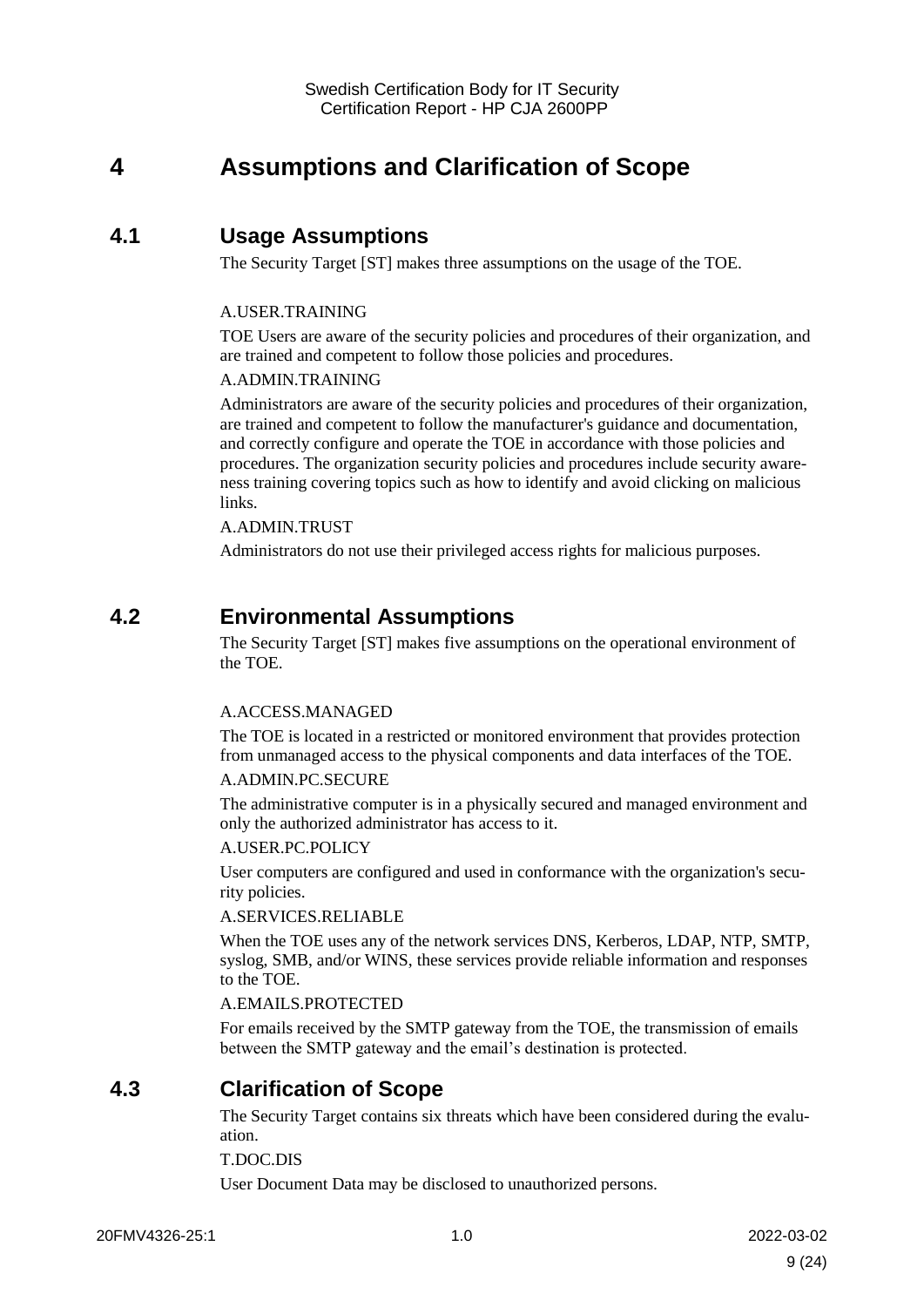#### T.DOC.ALT

User Document Data may be altered by unauthorized persons.

T.FUNC.ALT

User Function Data may be altered by unauthorized persons.

T.PROT.ALT

TSF Protected Data may be altered by unauthorized persons.

T.CONF.DIS

TSF Confidential Data may be disclosed to unauthorized persons.

T.CONF.ALT

TSF Confidential Data may be altered by unauthorized persons.

The Security Target contains seven Organisational Security Policies (OSPs), which have been considered during the evaluation.

#### P.USER.AUTHORIZATION

To preserve operational accountability and security, Users will be authorized to use the TOE only as permitted by the TOE Owner.

#### P.SOFTWARE.VERIFICATION

To detect corruption of the executable code in the TSF, procedures will exist to selfverify executable code in the TSF.

#### P.AUDIT.LOGGING

To preserve operational accountability and security, records that provide an audit trail of TOE use and security-relevant events will be created, maintained, and protected from unauthorized disclosure or alteration, and will be reviewed by authorized personnel.

#### P.INTERFACE.MANAGEMENT

To preserve operational accountability and security, records that provide an audit trail of TOE use and security-relevant events will be created, maintained, and protected from unauthorized disclosure or alteration, and will be reviewed by authorized personnel.

#### P.ADMIN.PASSWORD

To restrict access to administrative tasks, the Device Administrator Password will be set in the evaluated configuration so that it is required to perform security-relevant actions through the EWS (HTTP), REST Web Services (HTTP), and at the Control Panel.

#### P.USERNAME.CHARACTER\_SET

To prevent ambiguous user names in the TOE's audit trail, the user names of the LDAP and Windows Sign In users must only contain ASCII printable characters except for the double quote (22 hex) and single quote (27 hex) characters (i.e., allowed ASCII characters in hexadecimal: 20, 21, 23 - 26, 28 - 7E).

#### P.REMOTE\_PANEL.DISALLOWED

To preserve operational accountability and security, administrators must not use the Remote Control-Panel feature.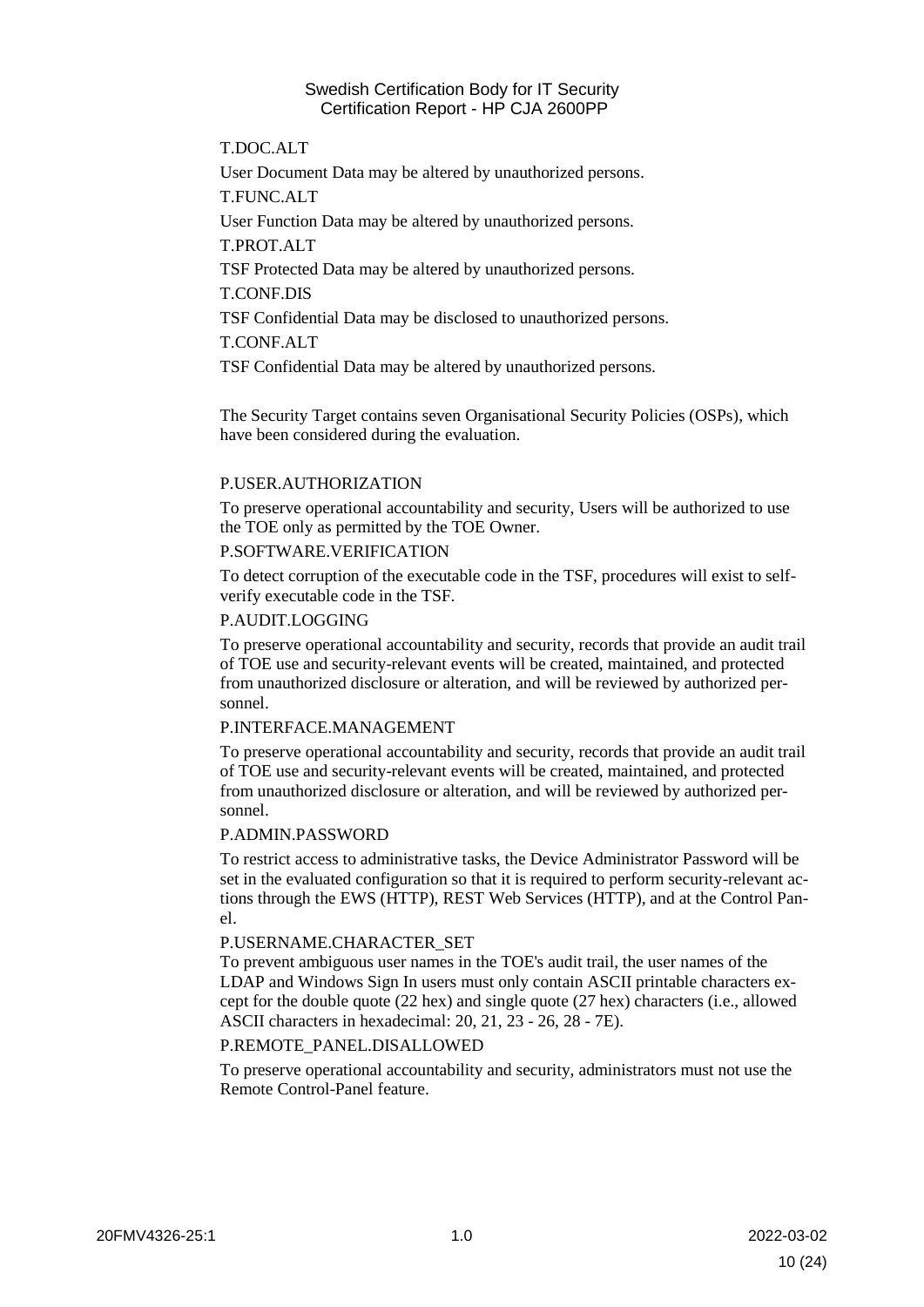## <span id="page-11-0"></span>**5 Architectural Information**

The TOE is the firmware of an MFP designed to be shared by many client computers and human users. It can be connected to a wired local network through the embedded Jetdirect Inside print server's built-in Ethernet or to a USB device using its USB port (but the use of which must be disabled in the evaluated configuration).

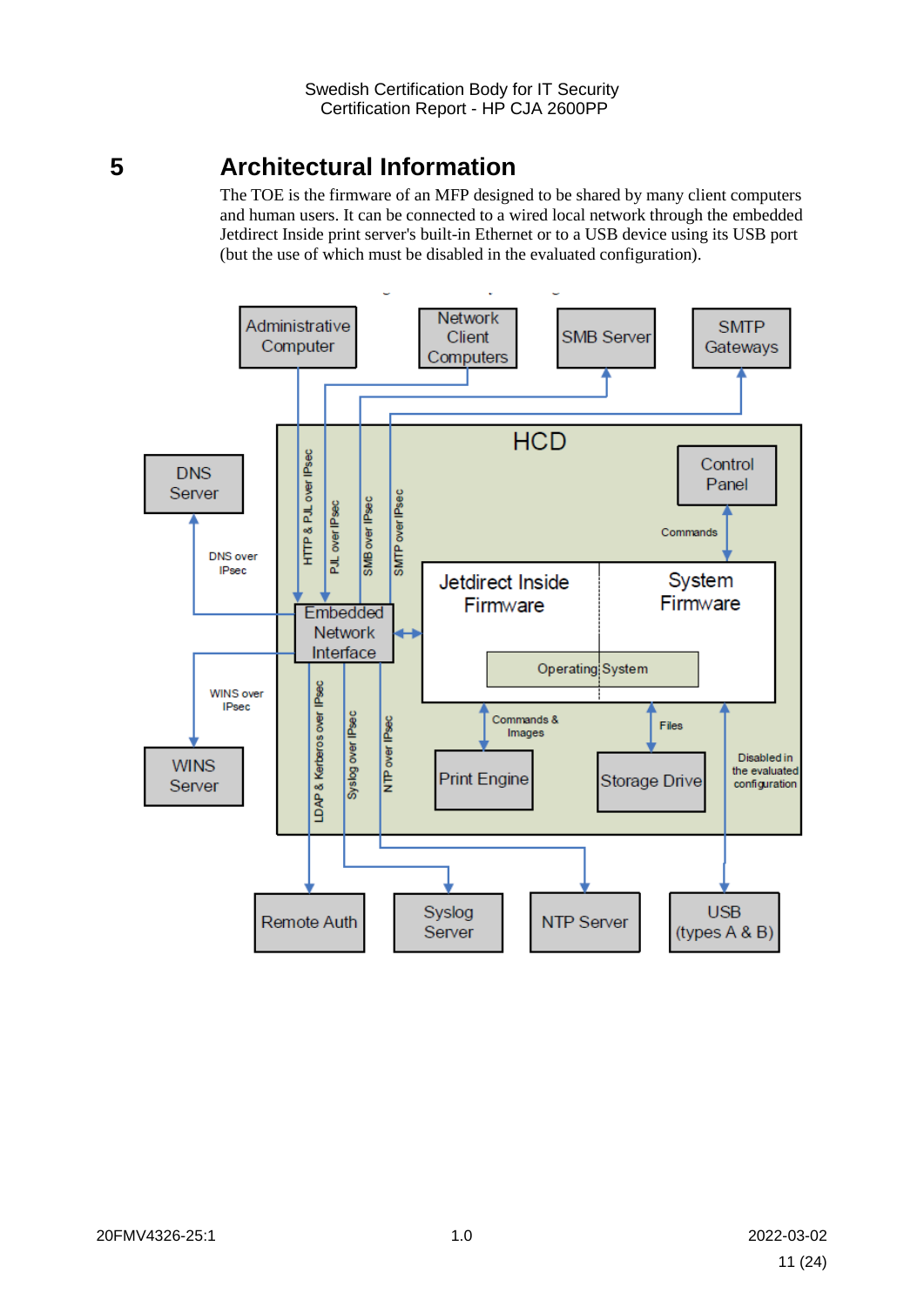## <span id="page-12-0"></span>**6 Documentation**

| [CECG]                  | Common Criteria Evaluated Configuration Guide for HP<br><b>Multifunction Printers:</b> |  |  |  |
|-------------------------|----------------------------------------------------------------------------------------|--|--|--|
|                         | HP LaserJet Enterprise MFP M578,                                                       |  |  |  |
|                         | HP Color LaserJet Managed MFP E78323/E78325/E78330,                                    |  |  |  |
|                         | HP Color LaserJet Managed Flow MFP<br>E78323/E78325/E78330,                            |  |  |  |
|                         | HP Color LaserJet Managed MFP E78223/E78228,                                           |  |  |  |
|                         | HP Color LaserJet Enterprise Flow MFP M880,                                            |  |  |  |
|                         | HP LaserJet Enterprise Flow MFP M830,                                                  |  |  |  |
|                         | HP LaserJet Enterprise MFP M725,                                                       |  |  |  |
|                         | HP PageWide Enterprise Color MFP 586                                                   |  |  |  |
| $[M578_G]$              | HP Color LaserJet Enterprise MFP M578 Installation Guide                               |  |  |  |
| $[M578_UG]$             | HP Color LaserJet Enterprise MFP M578 User Guide                                       |  |  |  |
| $[M586_G]$              | HP PageWide Enterprise Color MFP 586 Installation Guide                                |  |  |  |
| $[M586_UG]$             | HP PageWide Enterprise Color MFP 586 User Guide                                        |  |  |  |
| $[M725_G]$              | HP Laserjet Enterprise MFP 725 Installation Guide                                      |  |  |  |
| $[M725_UG]$             | HP Laserjet Enterprise 700 MFP User Guide                                              |  |  |  |
| $[M830_I]$              | HP Laserjet Enterprise Flow MFP M830 Installation Guide                                |  |  |  |
| $[M830_UG]$             | HP Laserjet Enterprise Flow MFP M830 User Guide                                        |  |  |  |
| $[M880$ <sup>IG</sup> ] | HP Color Laserjet Enterprise Flow MFP M880 Installation<br>Guide                       |  |  |  |
| $[M880_UG]$             | HP Color Laserjet Enterprise Flow MFP M880 User Guide                                  |  |  |  |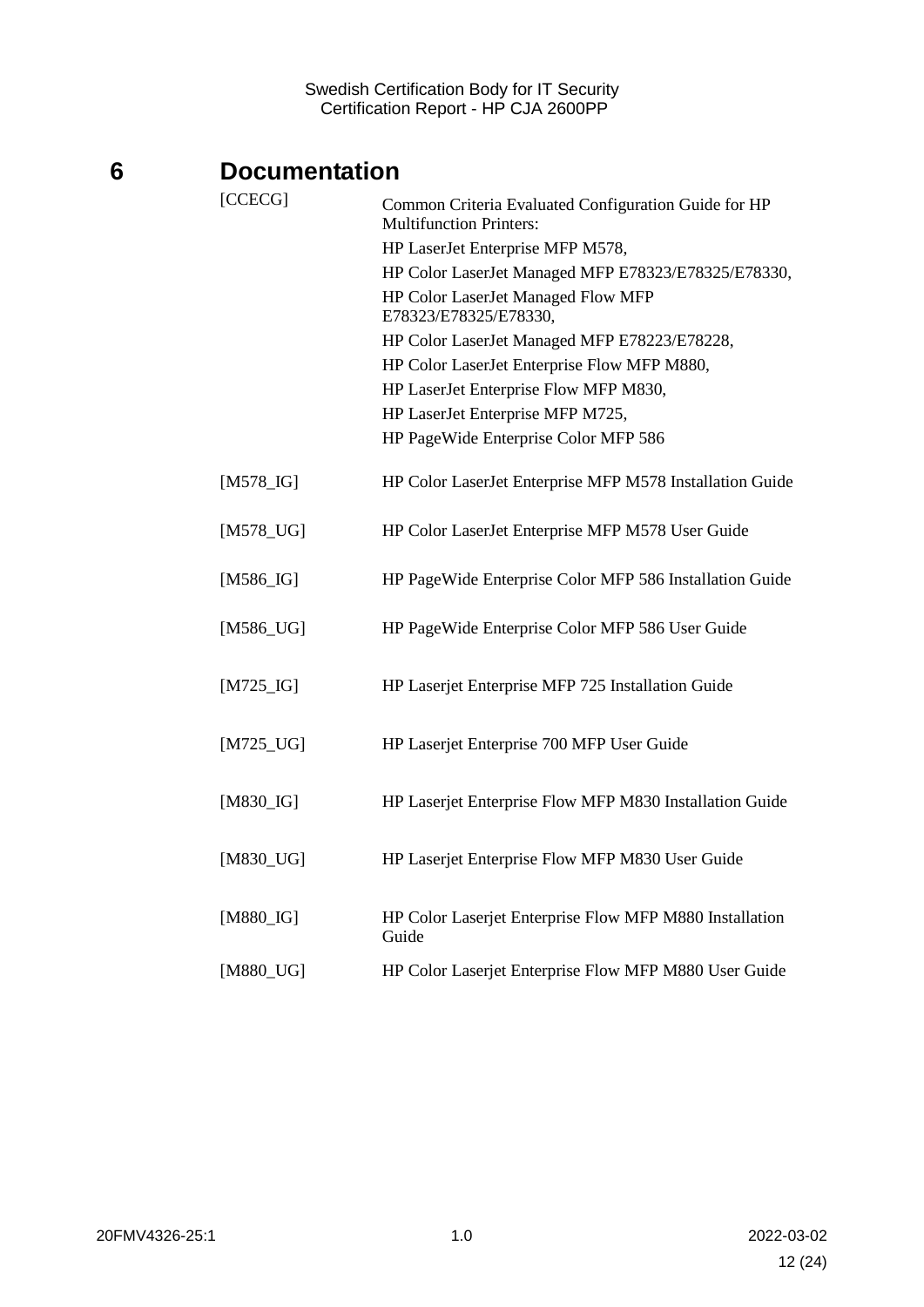## <span id="page-13-0"></span>**7 IT Product Testing**

## <span id="page-13-1"></span>**7.1 Developer Testing**

Testing was performed by the developer at the HP site in Boise, Idaho, USA. The evaluator notes that the testing is performed both automatically and manually. All tests were passed successfully. The approach for testing was to provide at least one test case for each Security Functional Requirement mapped to the TOE security functionality. The developer reported that all tests were completed successfully.

## <span id="page-13-2"></span>**7.2 Evaluator Testing**

The evaluator re-executed a number of developer tests: all 75 automated tests, 3 regular manual tests and 4 manual IPsec tests. The sample was chosen to cover all TSFIs and subsystems classified as SFR-enforcing and supporting. All tests performed by the evaluator were completed successfully.

## <span id="page-13-3"></span>**7.3 Penetration Testing**

Penetration testing was performed against the TOE interfaces that are accessible to a potential attacker. I.e., the IPv4 and IPv6 TCP and UDP ports of the TOE. The evaluator examined all potential interfaces (UDP and TCP ports), i.e., all IPv4 and IPv6 UDP and TCP ports. The results of the port scan indicate that no attack surface is present.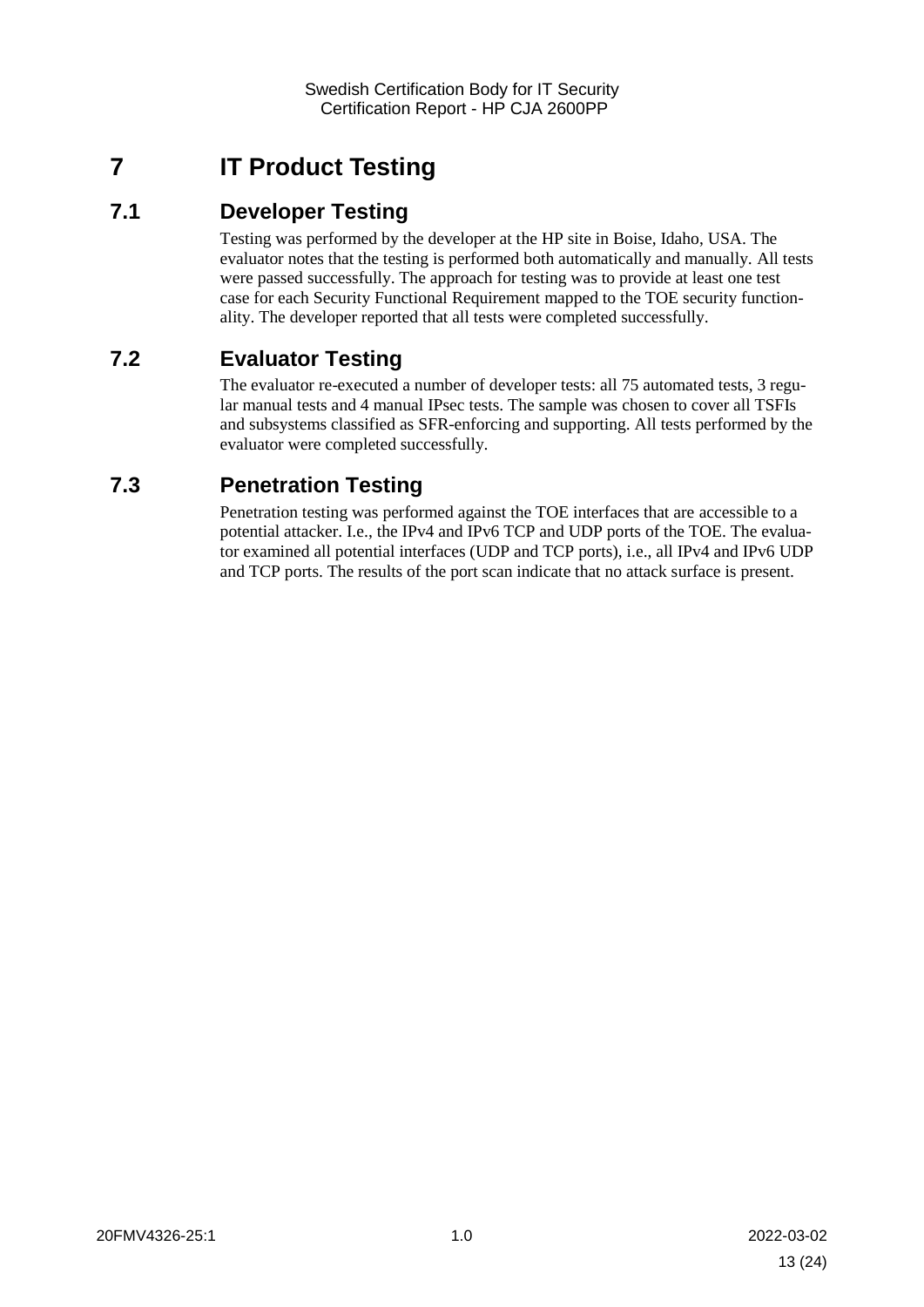## <span id="page-14-0"></span>**8 Evaluated Configuration**

The following items need to be adhered to in the evaluated configuration:

- HP Digital Sending Software (DSS) must be disabled.
- Only one Administrative Computer is used to manage the TOE.
- Third-party solutions must not be installed on the TOE.
- PC Fax Send must be disabled.
- Fax polling receive must be disabled.
- Device USB and Host USB plug and play must be disabled.
- Firmware upgrades sent as print jobs through P9100 interface must be disabled.
- All non-fax stored jobs must be assigned a Job PIN or Job Encryption Password.
- Jetdirect Inside management via telnet and FTP must be disabled.
- Jetdirect XML Services must be disabled.
- External file system access through PJL and PS must be disabled.

• IPsec authentication using X.509v3 certificates must be enabled (IPsec authentication using Kerberos or Pre-Shared Key is not supported).

- IPsec Authentication Headers (AH) must be disabled.
- Control Panel Mandatory Sign-in must be enabled (this disables the Guest role).
- SNMP must be disabled.

• The Service PIN, used by a customer support engineer to access functions available to HP support personnel, must be disabled.

- Wireless functionality must be disabled:
	- Near Field Communication (NFC) must be disabled.
	- Bluetooth Low Energy (BLE) must be disabled.
	- Wireless Direct Print must be disabled.
	- Wireless station must be disabled.
- PJL device access commands must be disabled.

• When using Windows Sign In, the Windows domain must reject Microsoft NT LAN Manager (NTLM) connections.

• User names for the LDAP and Windows Sign In users must only contain the characters defined in P.USERNAME.CHARACTER\_SET.

• Remote Control-Panel use is disallowed per P.REMOTE\_PANEL.DISALLOWED.

• Local Device Sign In accounts must not be created (i.e., only the built-in Device Administrator account is allowed as a Local Device Sign In account).

• Access must be blocked to the following Web Services (WS) using the Jetdirect Inside's IPsec/Firewall:

- Open Extensibility Platform device (OXPd) Web Services

- WS\* Web Services
- Device Administrator Password must be set as per P.ADMIN.PASSWORD.
- Remote Configuration Password must not be set.
- OAUTH2 use is disallowed.
- SNMP over HTTP use is disallowed.
- HP JetAdvantage Link Platform must be disabled.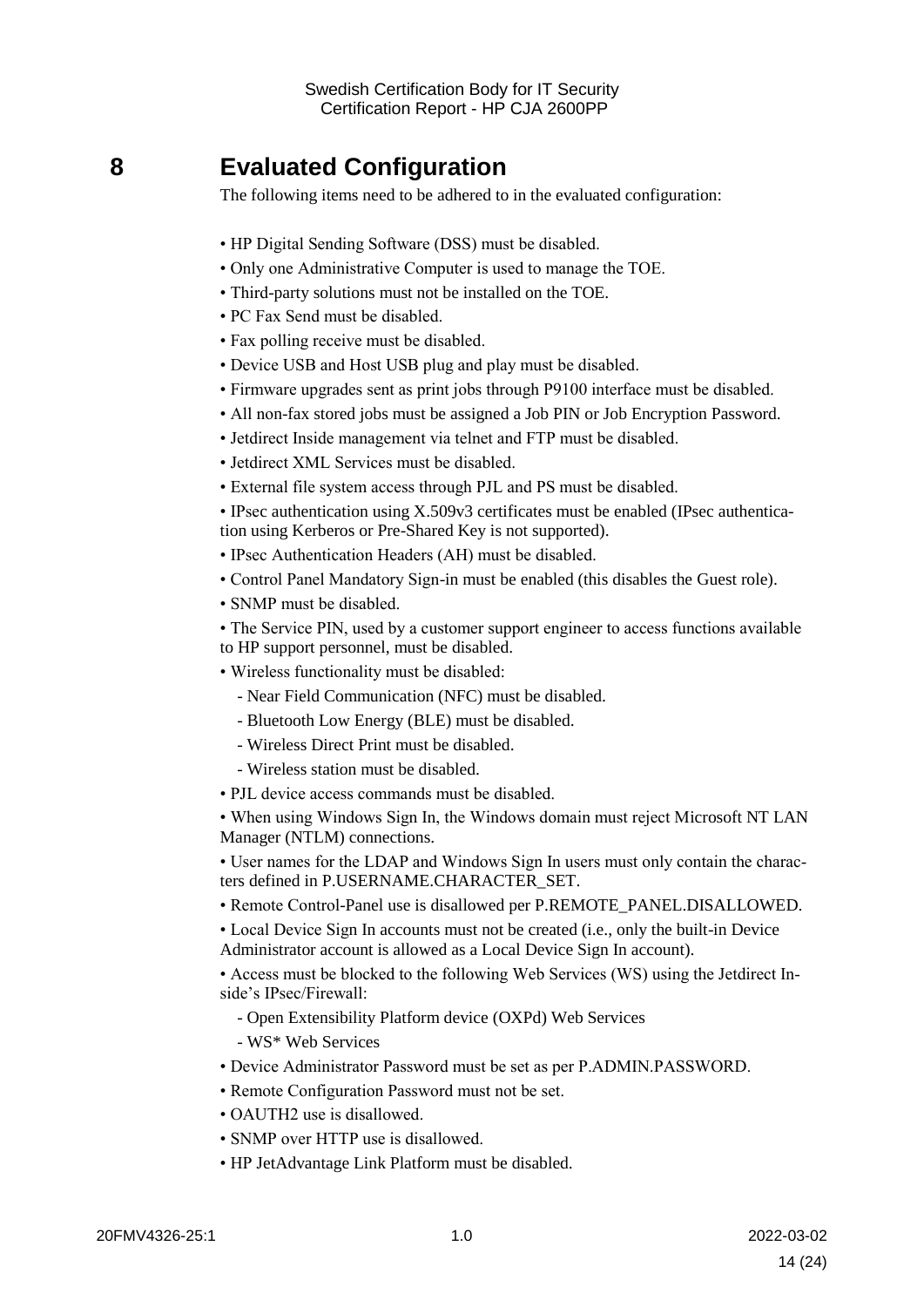• Licenses must not be installed to enable features beyond what is supported in the evaluated configuration.

- All received faxes must be converted into stored faxes.
- Fax Archive must be disabled.
- Fax Forwarding must be disabled.
- Internet Fax and LAN Fax must be disabled.
- PC Fax Send must be disabled.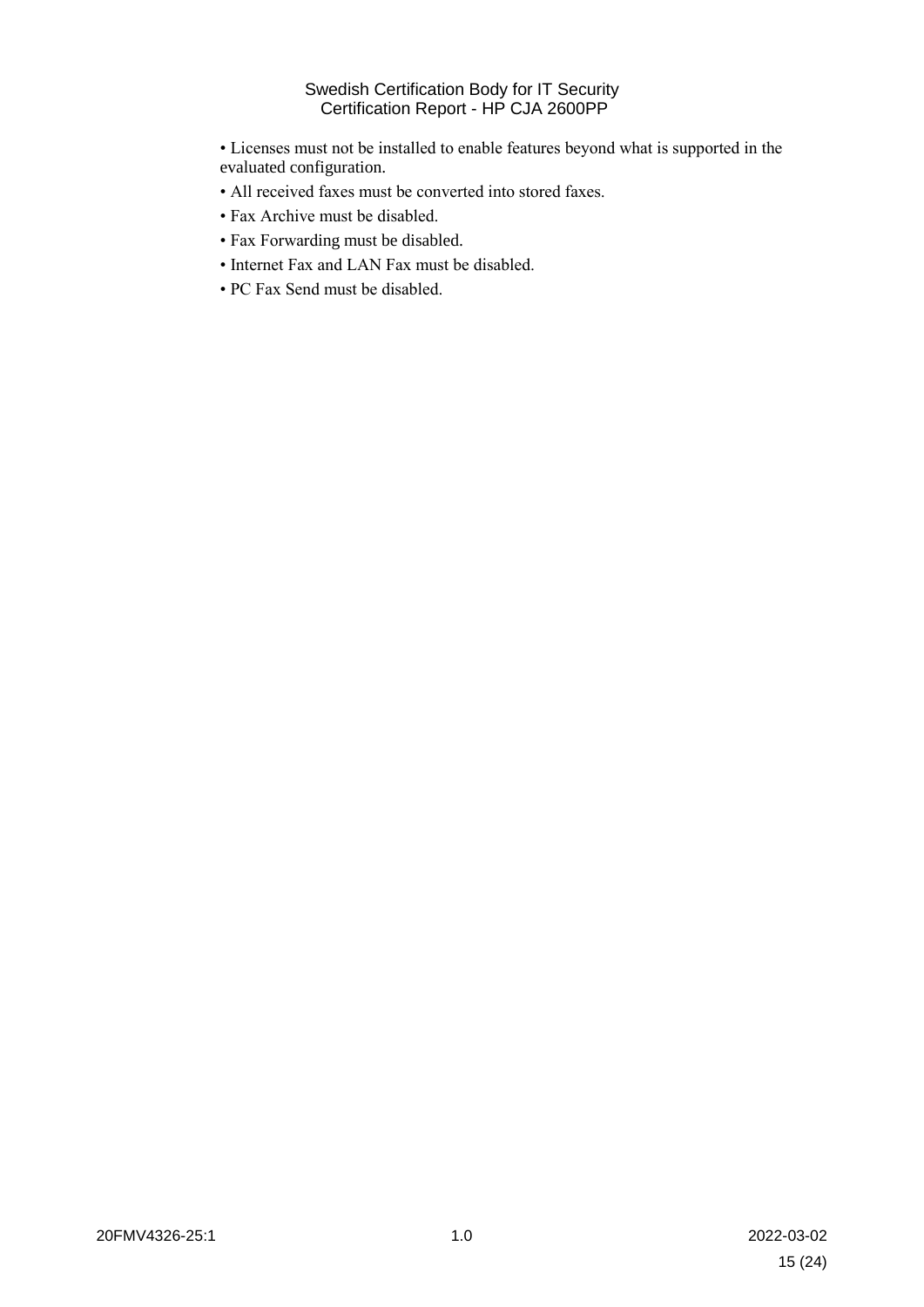## <span id="page-16-0"></span>**9 Results of the Evaluation**

The evaluators applied each work unit of the Common Methodology [CEM] within the scope of the evaluation, and concluded that the TOE meets the security objectives stated in the Security Target [ST] for an attack potential of Basic.

The certifier reviewed the work of the evaluators and determined that the evaluation was conducted in accordance with the Common Criteria [CC].

The evaluators' overall verdict is PASS.

The verdicts for the assurance classes and components are summarised in the following table:

| Assurance Class Name / Assurance Family Name | Short name (includ-<br>ing component iden-<br>tifier for assurance<br>families) | Verdict     |
|----------------------------------------------|---------------------------------------------------------------------------------|-------------|
| Development                                  | <b>ADV</b>                                                                      | <b>PASS</b> |
| Security Architecture                        | ADV_ARC.1                                                                       | <b>PASS</b> |
| Functional specification                     | ADV_FSP.3                                                                       | <b>PASS</b> |
| TOE design                                   | ADV_TDS.2                                                                       | <b>PASS</b> |
| Guidance documents                           | <b>AGD</b>                                                                      | <b>PASS</b> |
| Operational user guidance                    | AGD_OPE.1                                                                       | <b>PASS</b> |
| Preparative procedures                       | AGD_PRE.1                                                                       | <b>PASS</b> |
| Life-cycle support                           | <b>ALC</b>                                                                      | <b>PASS</b> |
| CM capabilities                              | ALC_CMC.3                                                                       | <b>PASS</b> |
| CM scope                                     | ALC_CMS.3                                                                       | <b>PASS</b> |
| Delivery                                     | ALC_DEL.1                                                                       | <b>PASS</b> |
| Development security                         | ALC_DSV.1                                                                       | <b>PASS</b> |
| Flaw remediation                             | ALC_FLR.2                                                                       | <b>PASS</b> |
| Life-cycle definition                        | ALC_LCD.1                                                                       | <b>PASS</b> |
| Security Target evaluation                   | <b>ASE</b>                                                                      | <b>PASS</b> |
| ST introduction                              | ASE_INT.1                                                                       | <b>PASS</b> |
| Conformance claims                           | ASE_CCL.1                                                                       | <b>PASS</b> |
| Security problem definition                  | ASE_SPD.1                                                                       | <b>PASS</b> |
| Security objectives                          | ASE OBJ.2                                                                       | <b>PASS</b> |
| Extended components definition               | ASE_ECD.1                                                                       | <b>PASS</b> |
| Security requirements                        | ASE_REQ.2                                                                       | <b>PASS</b> |
| TOE summary specification                    | ASE_TSS.1                                                                       | <b>PASS</b> |
| Tests                                        | <b>ATE</b>                                                                      | <b>PASS</b> |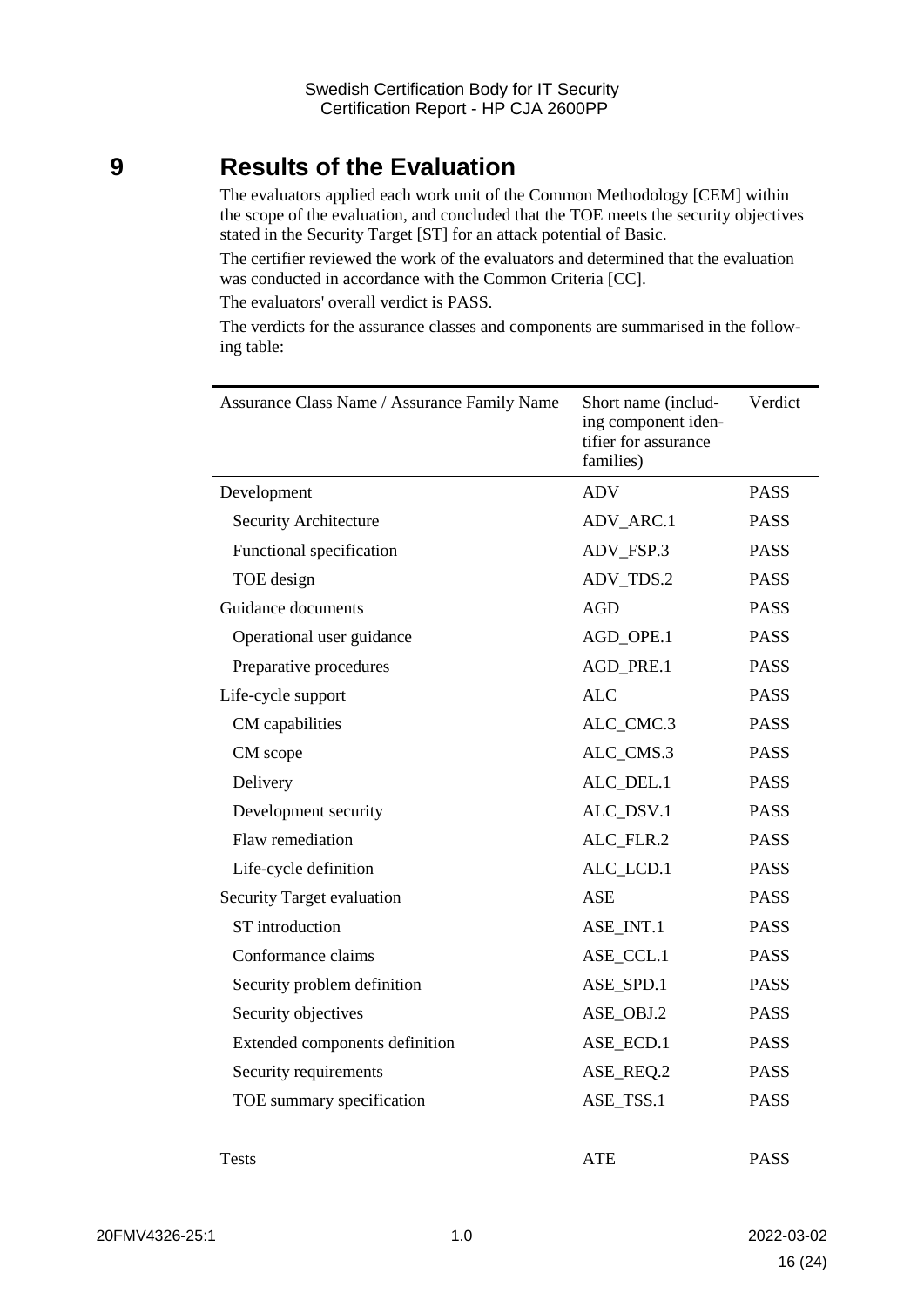| Coverage                 | ATE COV.2  | <b>PASS</b> |
|--------------------------|------------|-------------|
| Depth                    | ATE DPT.1  | <b>PASS</b> |
| <b>Functional tests</b>  | ATE FUN.1  | <b>PASS</b> |
| Independent testing      | ATE IND.2  | <b>PASS</b> |
| Vulnerability assessment | <b>AVA</b> | <b>PASS</b> |
| Vulnerability analysis   | AVA VAN.2  | <b>PASS</b> |
|                          |            |             |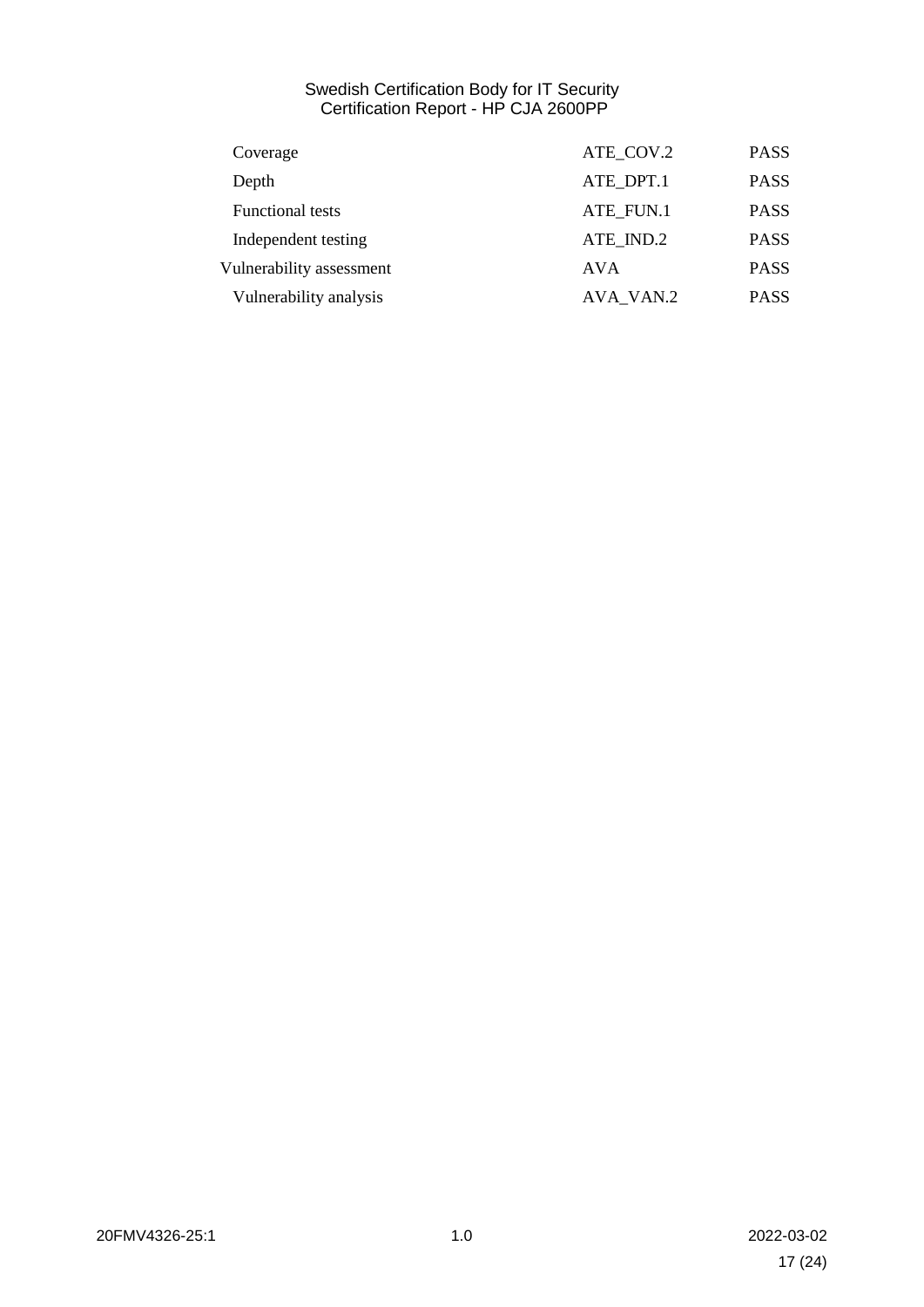## <span id="page-18-0"></span>**10 Evaluator Comments and Recommendations**

The additional recommendation is applicable for

• HP CJA 2600PP (CSEC2020021) – TOE: HP FutureSmart 4.11.0.1 Firmware for the HP LaserJet Enterprise MFP M578,

HP Color LaserJet Managed MFP E78323/E78325/E78330,

HP Color LaserJet Managed MFP E78223/E78228,

HP Color LaserJet Enterprise Flow MFP M880,

HP LaserJet Enterprise Flow MFP M830,

HP LaserJet Enterprise MFP M725, and

HP PageWide Enterprise Color MFP 586 multifunction printers

The evaluators identified a residual vulnerability in the TOEs mentioned above. The vendor HP Inc. has released a fix in an updated firmware version, see https://support.hp.com/usen/document/ish\_5000383-5000409-16, which mitigates the vulnerability.

The evaluation was performed using the Evaluation Assurance Level (EAL) 3, augmented by ALC FLR.2. This means that the evaluators also evaluated the flaw remediation process to verify that the developer has established flaw remediation procedures that describe the tracking of security flaws, the identification of corrective actions, and the distribution of corrective action information to TOE users. Additionally, it also includes whether the developer's procedures provide for the corrections of security flaws, for the receipt of flaw reports from TOE users, and for assurance that the corrections introduce no new security flaws.

The evaluator notes that the security patch was not included in the evaluation. It is therefore the responsibility of the individual organization to determine their potential risks and benefits associated with installing newer product versions or additional firmware/software/hardware that was not subject to this evaluation, and by doing so to deviate from the evaluated configuration that has been certified. However, the TOE users are recommended to update their printer firmware to prevent potential exploitation of this vulnerability.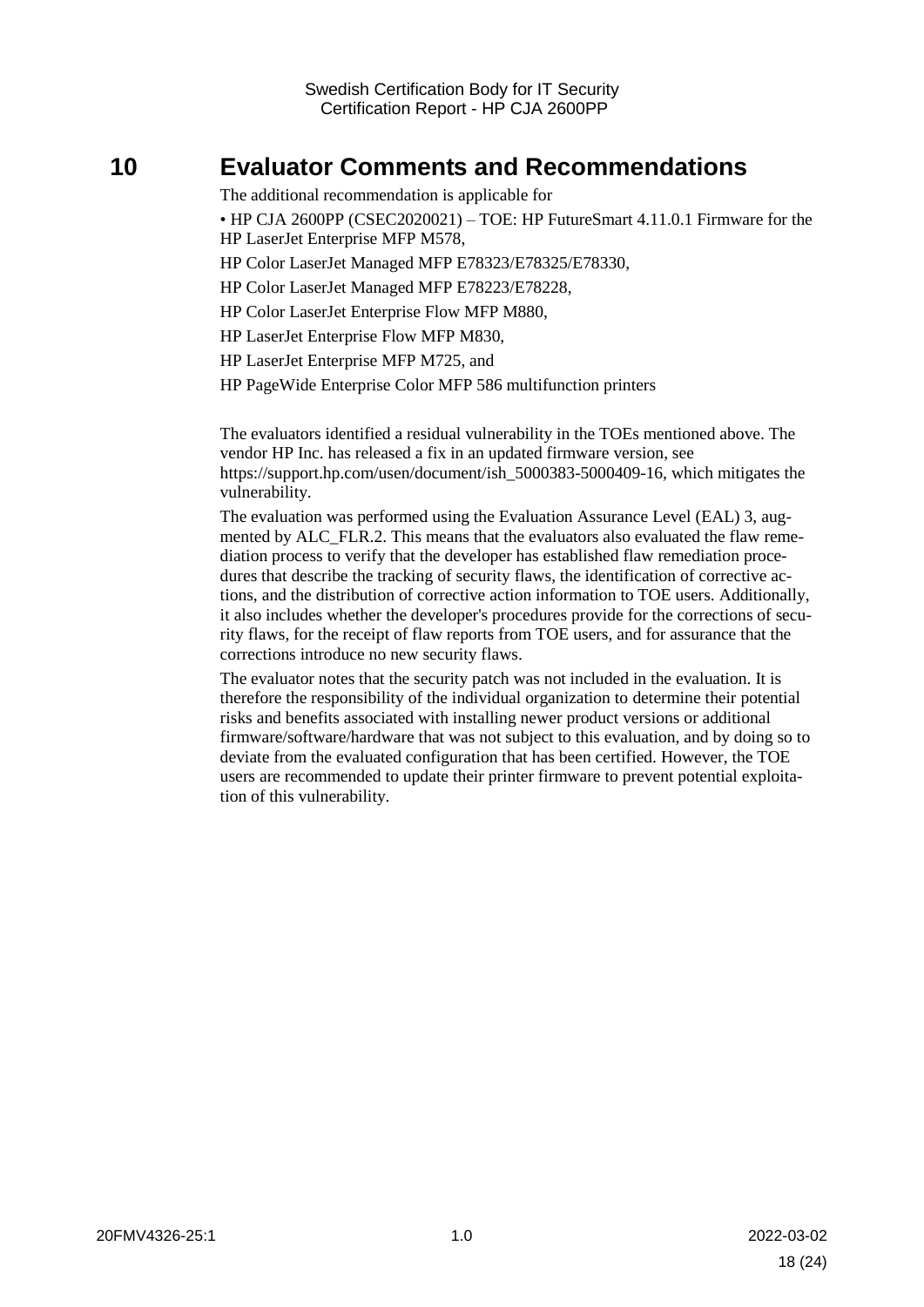## <span id="page-19-0"></span>**11 Certifier Comments**

The certifier is aware of the occurrence of a residual vulnerability in the TOE. The certification is conducted at EAL3 augmented with ALC\_FLR.2 indicating that the developer's intention is to maintain and update the TOE in order to keep it relevant over time. The certifier notes that the vendor HP Inc. has released a fix in an updated firmware version, see https://support.hp.com/usen/document/ish\_5000383-5000409- 16, which mitigates the residual vulnerability.

As the threat landscape is shifting at a high pace, the current security level of printers can swiftly change, as new potential vulnerabilities that could affect the TOE or its underlying platform are regularly discovered. The certifier notes that while updating the application or its environment will put it outside of the evaluated configuration, for many scenarios a reasonable policy would be to keep products up to date with the latest version of the firmware/software. However, the benefit of installing firmware/software updates must be balanced with the potential risks that such changes might have unexpected effect on the behavior of the evaluated security functionality.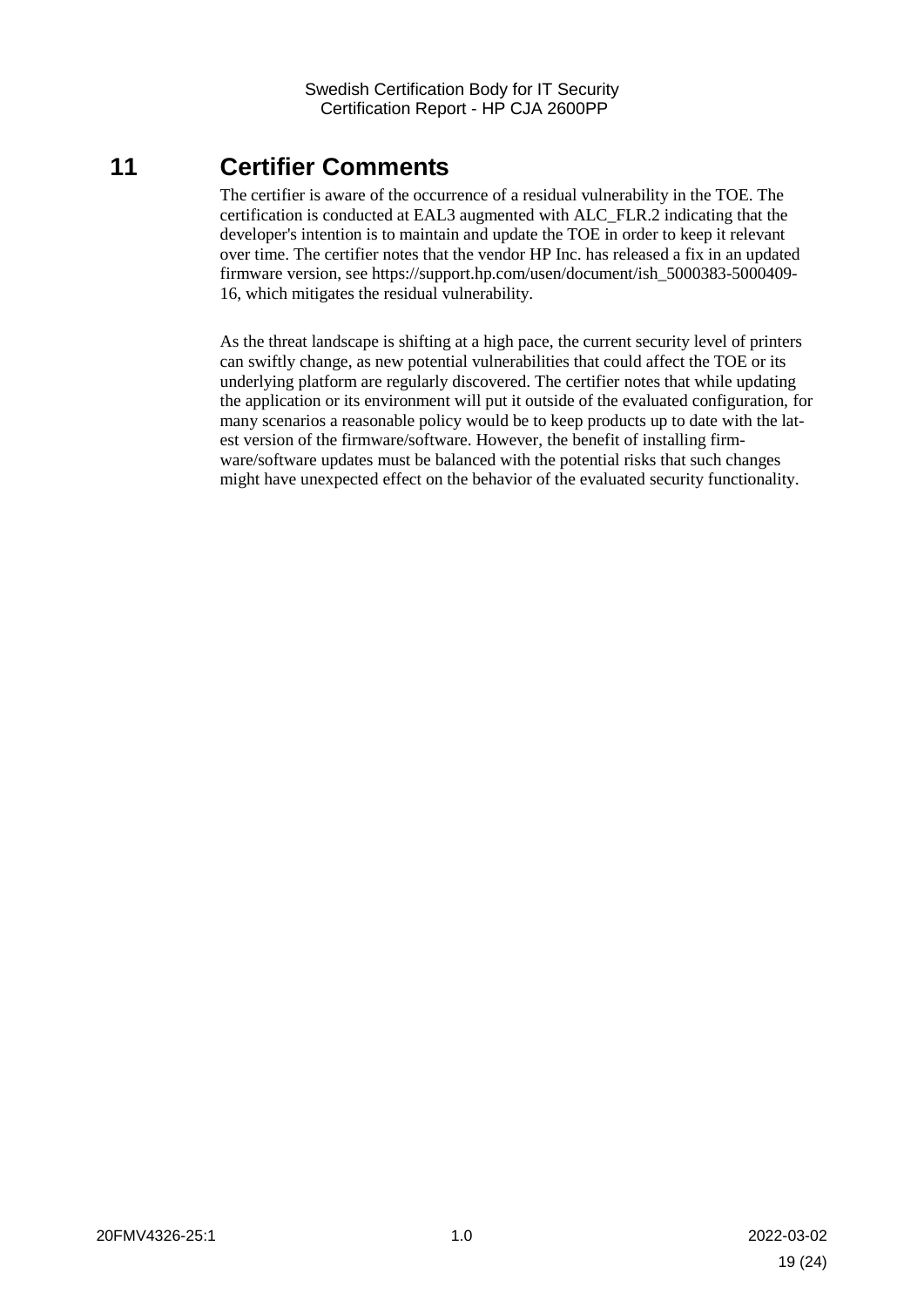## <span id="page-20-0"></span>**12 Glossary**

| AH                                                                           | Authentication Header (IPsec)                             |
|------------------------------------------------------------------------------|-----------------------------------------------------------|
| ASCII                                                                        | American Standard Code for Information Interchange        |
| CA                                                                           | <b>Certificate Authority</b>                              |
| <b>CEM</b>                                                                   | Common Methodology for Information Technology Securi-     |
|                                                                              | ty, document describing the methodology used in Common    |
|                                                                              | Criteria evaluations                                      |
| DNS                                                                          | Domain Name System                                        |
| EWS                                                                          | <b>Embedded Web Server</b>                                |
| <b>HCD</b>                                                                   | <b>Hardcopy Device</b>                                    |
| <b>HTML</b>                                                                  | Hypertext Markup Language                                 |
| <b>HTTP</b>                                                                  | <b>Hypertext Transfer Protocol</b>                        |
| <b>IEEE</b>                                                                  | Institute of Electrical and Electronics Engineers, Inc.   |
| IP                                                                           | <b>Internet Protocol</b>                                  |
| <b>IPsec</b>                                                                 | <b>Internet Protocol Security</b>                         |
| <b>ITSEF</b><br>IT Security Evaluation Facility, test laboratory licensed to |                                                           |
|                                                                              | operate within a evaluation and certification scheme      |
| LCD                                                                          | <b>Liquid Crystal Display</b>                             |
| LDAP                                                                         | Lightweight Directory Access Protocol                     |
| OXP                                                                          | <b>Open Extensibility Platform</b>                        |
| OXPd                                                                         | OXP device layer                                          |
| PIN                                                                          | <b>Personal Identification Number</b>                     |
| PJL                                                                          | Printer Job Language                                      |
| <b>SFR</b>                                                                   | <b>Security Functional Requirement</b>                    |
| <b>SMTP</b>                                                                  | Simple Mail Transfer Protocol                             |
| <b>SNMP</b>                                                                  | Simple Network Management Protocol                        |
| ST<br>Security Target, document containing security requirements             |                                                           |
|                                                                              | and specifications, used as the basis of a TOE evaluation |
| TOE                                                                          | Target of Evaluation                                      |
| USB                                                                          | <b>Universal Serial Bus</b>                               |
| XML                                                                          | Extensible Markup Language                                |
|                                                                              |                                                           |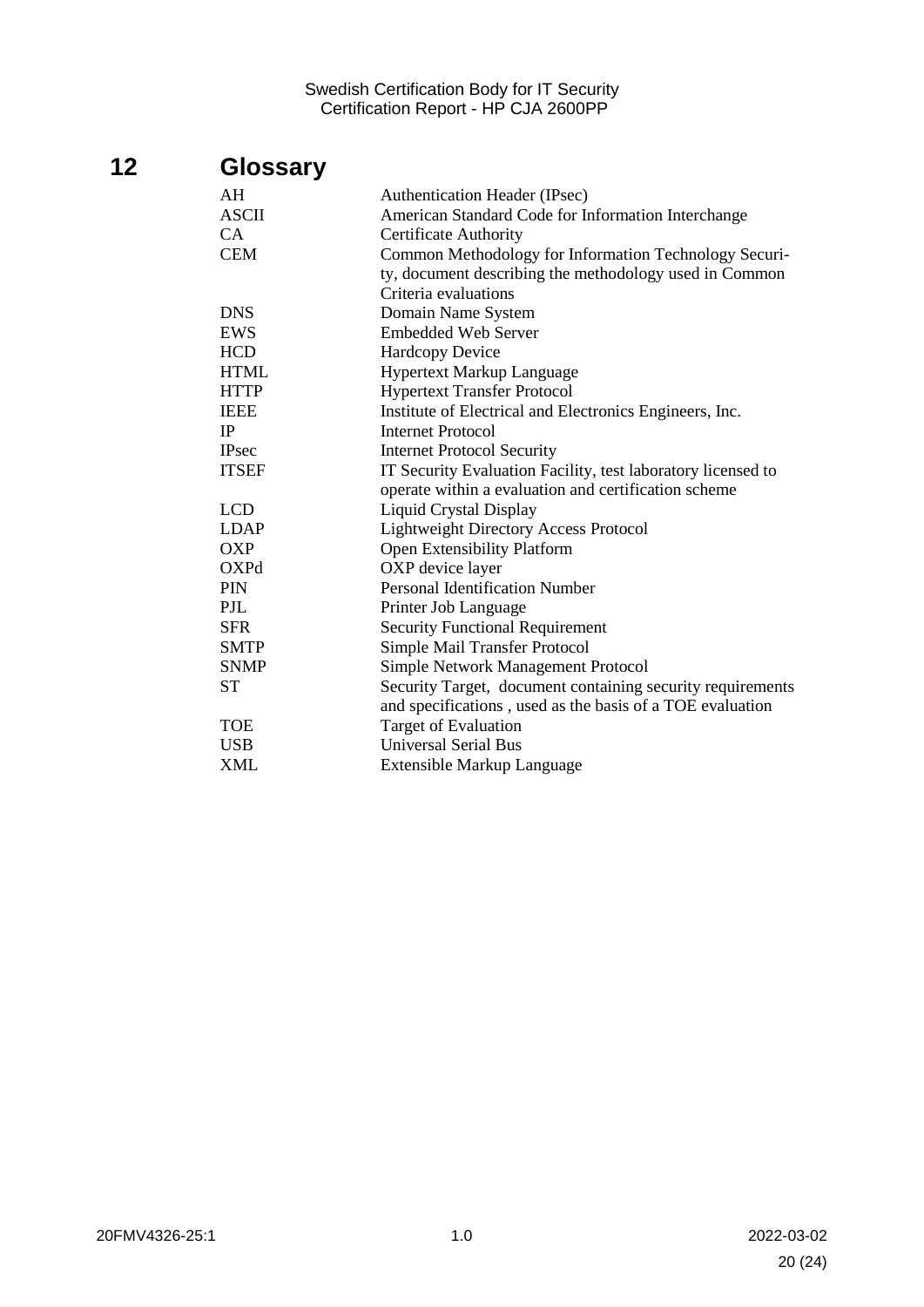## <span id="page-21-0"></span>**13 Bibliography**

<span id="page-21-1"></span>

| 13.1 | <b>General</b> |                                                                                                                                                                                                                                                                                                                                                                              |  |  |  |
|------|----------------|------------------------------------------------------------------------------------------------------------------------------------------------------------------------------------------------------------------------------------------------------------------------------------------------------------------------------------------------------------------------------|--|--|--|
|      | <b>ST</b>      | HP HP LaserJet Enterprise MFP M578,<br>HP Color LaserJet Managed MFP E78323/E78325/E78330,<br>HP Color LaserJet Managed MFP E78223/E78228,<br>HP Color LaserJet Enterprise Flow MFP M880,<br>HP LaserJet Enterprise Flow MFP M830,<br>HP LaserJet Enterprise MFP M725,<br>HP PageWide Enterprise Color MFP 586 Security Target,<br>HP Inc., 2021-08-13, document version 1.0 |  |  |  |
|      | <b>PP2600A</b> | 2600.1-PP, Protection Profile for Hardcopy Devices, Opera-<br>tional Environment A, IEEE Computer Society, 12 June<br>2009, version 1.0                                                                                                                                                                                                                                      |  |  |  |
|      | CCpart1        | Common Criteria for Information Technology Security<br>Evaluation, Part 1, version 3.1 revision 5, CCMB-2017-04-<br>001                                                                                                                                                                                                                                                      |  |  |  |
|      | CCpart2        | Common Criteria for Information Technology Security<br>Evaluation, Part 2, version 3.1 revision 5, CCMB-2017-04-<br>002                                                                                                                                                                                                                                                      |  |  |  |
|      | CCpart3        | Common Criteria for Information Technology Security<br>Evaluation, Part 3, version 3.1 revision 5, CCMB-2017-04-<br>003                                                                                                                                                                                                                                                      |  |  |  |
|      | <b>CEM</b>     | Common Methodology for Information Technology Securi-<br>ty Evaluation, version 3.1 revision 5, CCMB-2017-04-004                                                                                                                                                                                                                                                             |  |  |  |
|      | $EP-002$       | EP-002 Evaluation and Certification, CSEC, 2021-10-26,<br>document version 34.0                                                                                                                                                                                                                                                                                              |  |  |  |
|      | EP-188         | EP-188 Scheme Crypto Policy, CSEC, 2021-10-26 docu-<br>ment version 12.0                                                                                                                                                                                                                                                                                                     |  |  |  |

### <span id="page-21-2"></span>**13.2 Documentation**

| [CCECG] | Common Criteria Evaluated Configuration Guide for HP<br><b>Multifunction Printers:</b> |
|---------|----------------------------------------------------------------------------------------|
|         | HP LaserJet Enterprise MFP M578,                                                       |
|         | HP Color LaserJet Managed MFP E78323/E78325/E78330,                                    |
|         | <b>HP Color LaserJet Managed Flow MFP</b><br>E78323/E78325/E78330,                     |
|         | HP Color LaserJet Managed MFP E78223/E78228,                                           |
|         | HP Color LaserJet Enterprise Flow MFP M880,                                            |
|         | HP LaserJet Enterprise Flow MFP M830,                                                  |
|         | HP LaserJet Enterprise MFP M725,                                                       |
|         | HP PageWide Enterprise Color MFP 586                                                   |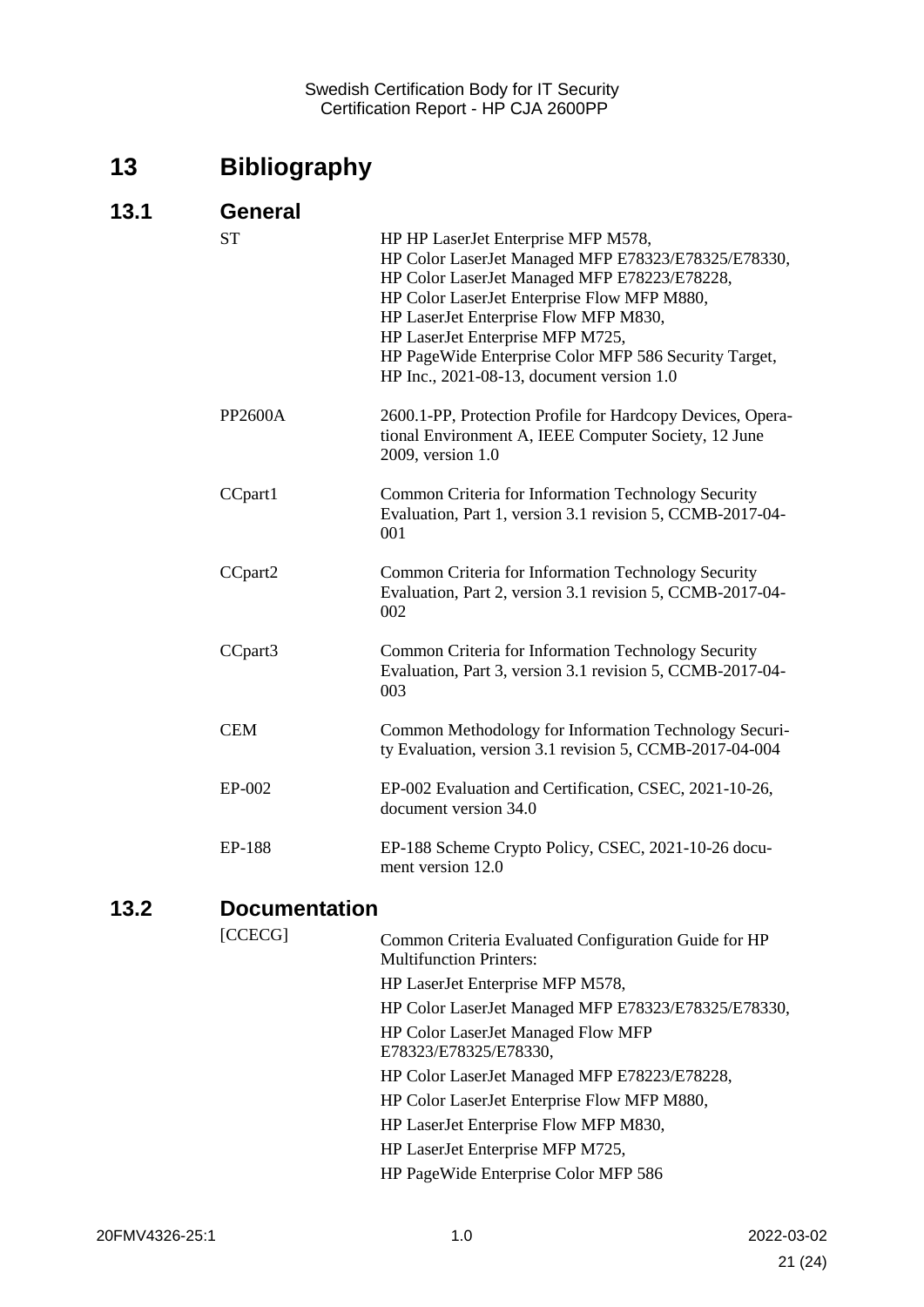Installation Guide, HP Inc., 2021-04-07, Edition 1, 9/2021

- [M578\_IG] HP Color LaserJet Enterprise MFP M578 Installation Guide, HP Inc., 05-2020, Edition 1
- [M578 UG] HP Color LaserJet Enterprise MFP M578 User Guide, HP Inc., 05-2020, Edition 1
- [M586\_IG] HP PageWide Enterprise Color MFP 586 Installation Guide, HP Inc., 05-2020, Edition 1
- [M586\_UG] HP PageWide Enterprise Color MFP 586 User Guide, HP Inc., 05-2020, Edition 1
- [M725\_IG] HP Laserjet Enterprise MFP 725 Installation Guide, HP Inc., 05-2020, Edition 1
- [M725\_UG] HP Laserjet Enterprise 700 MFP User Guide, HP Inc., 05- 2020, Edition 1
- [M830\_IG] HP Laserjet Enterprise Flow MFP M830 Installation Guide, HP Inc., 05-2020, Edition 1
- [M830\_UG] HP Laserjet Enterprise Flow MFP M830 User Guide, HP Inc., 05-2020, Edition 1
- [M880\_IG] HP Color Laserjet Enterprise Flow MFP M880 Installation , HP Inc., 05-2020, Edition 1Guide
- [M880\_UG] HP Color Laserjet Enterprise Flow MFP M880 User Guide, HP Inc., 05-2020, Edition 1